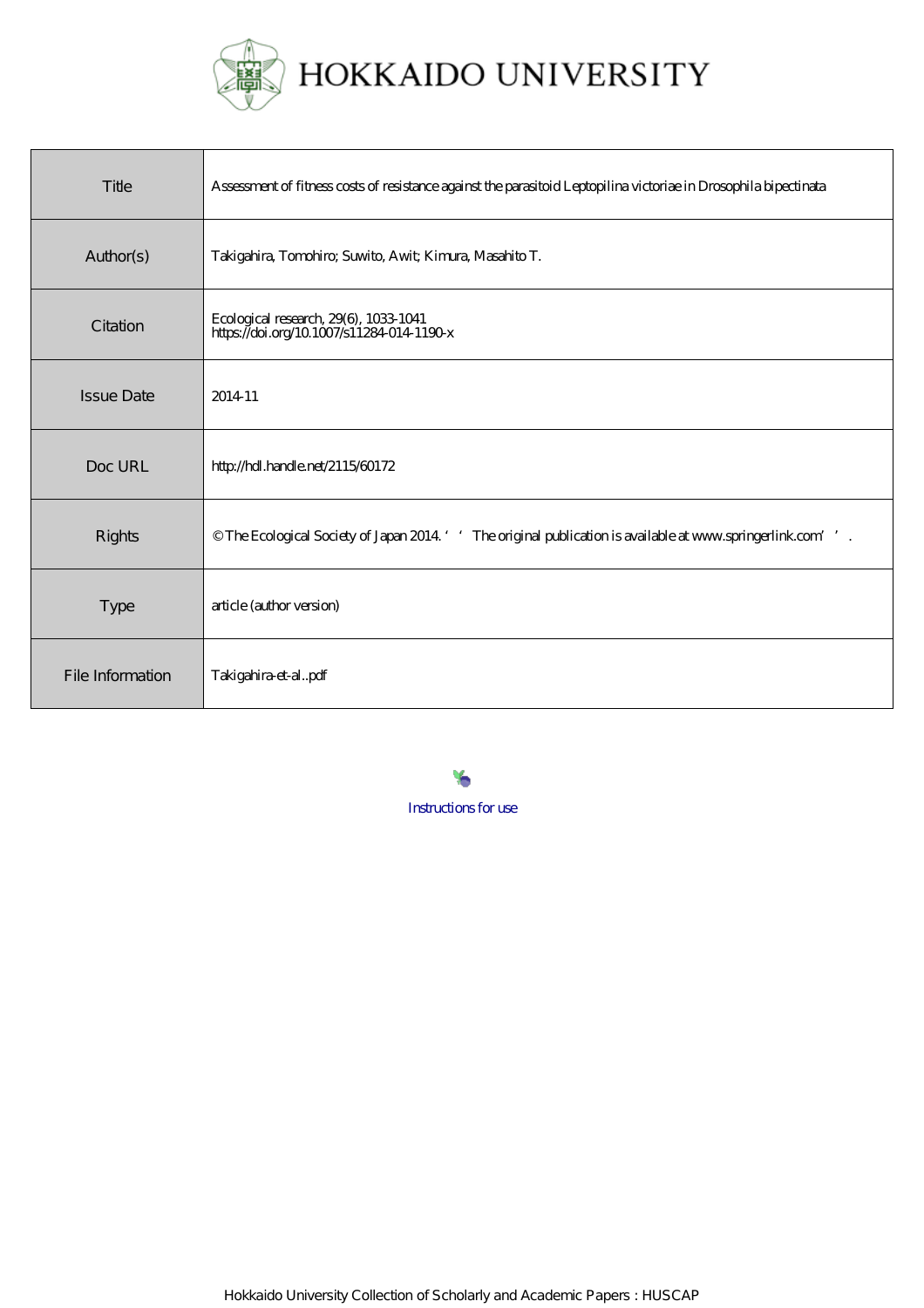# **Tomohiro Takigahira** • **Awit Suwito** • **Masahito T. Kimura**

## **Assessment of fitness costs of resistance against the parasitoid** *Leptopilina victoriae*

**in** *Drosophila bipectinata*

Tomohiro Takigahira (Correspondence)

Masahito T. Kimura

Graduate School of Environmental Earth Science, Hokkaido University, Sapporo,

Hokkaido 060-0810, Japan

E-mail: takigahira@ees.hokudai.ac.jp

Awit Suwito

Zoology Division (Museum Zoologicum Bogoriense), Research Center for Biology -

LIPI, Cibinong, Bogor, Indonesia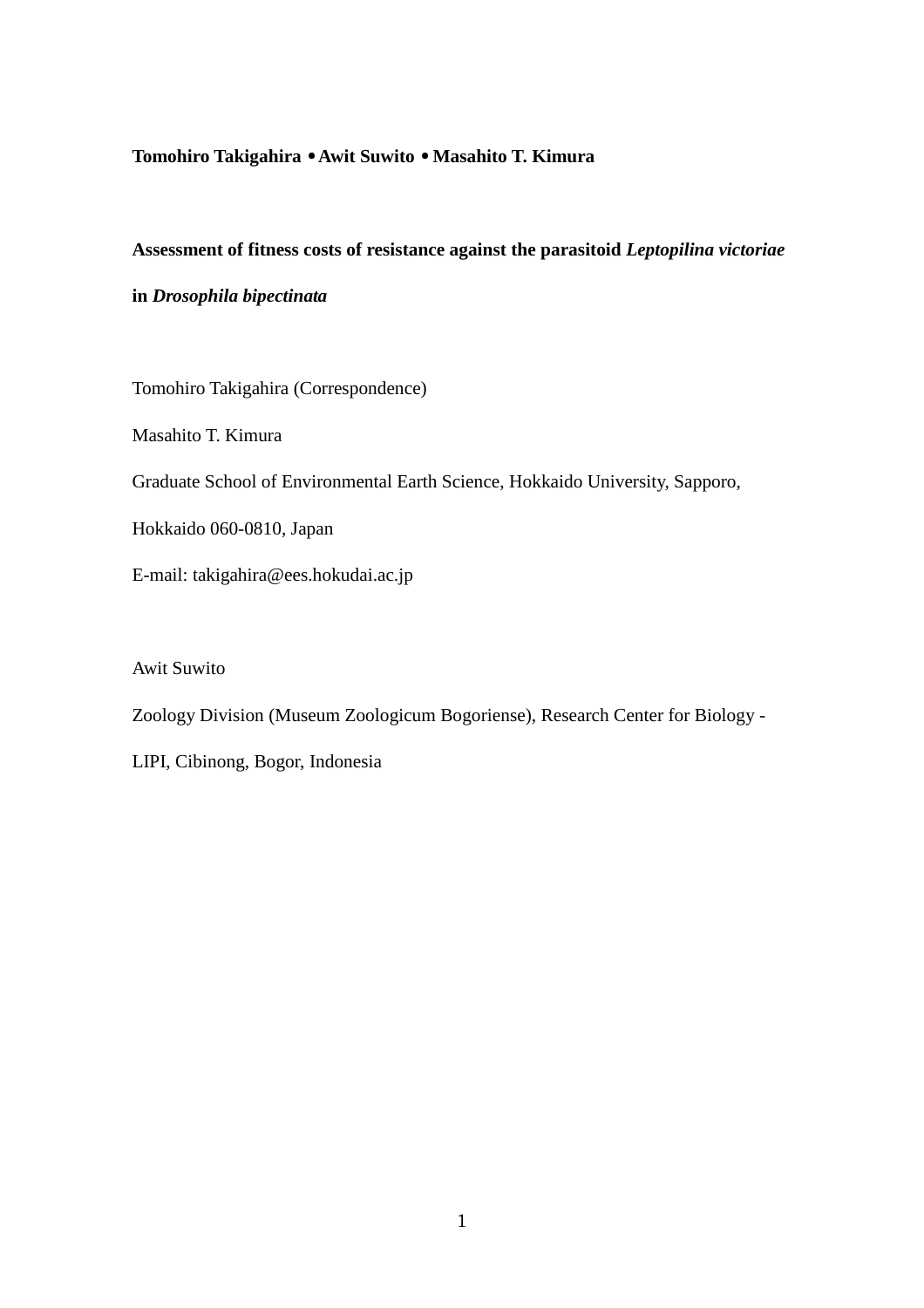**Abstract** How insects evolve resistance or counter-resistance against antagonists is a basic issue in the study of host-parasitoid coevolution. One of the factors that affect their coevolution is fitness costs of resistance and counter-resistance. Here, we assess fitness costs of resistance against the parasitoid *Leptopilina victoriae* in *Drosophila bipectinata* on the basis of selection experiments. We made a base population by mixing three geographic fly populations that differed in resistance. After six generations of free mating, the base population was divided into four populations, two for selection of resistance against a *L. victoriae* population and two for control. Resistance increased rapidly in response to selection and reached a very high level within four generations in the two replicated selected populations, while resistance of the control populations remained low at least for 20 generations. High resistance of the selected populations was maintained at least for 10 generations even if selection was stopped. Comparison of life history and stress tolerance revealed that both selected populations had lower female longevity than the two control populations, and at least one of the selected populations had shorter thorax length and lower female desiccation tolerance and adult heat tolerance than both or either of the control populations. On the other hand, selected populations had higher male starvation tolerance and longevity than control populations. There were no significant differences in resistance against another population of *L. victoriae* and two other parasitoid species between the selected and control populations. These results suggest that the resistance against the *L. victoriae* population in *D. bipectinata* may incur some but not so high costs and act parasitoid-species- and/or parasitoid-population-specifically.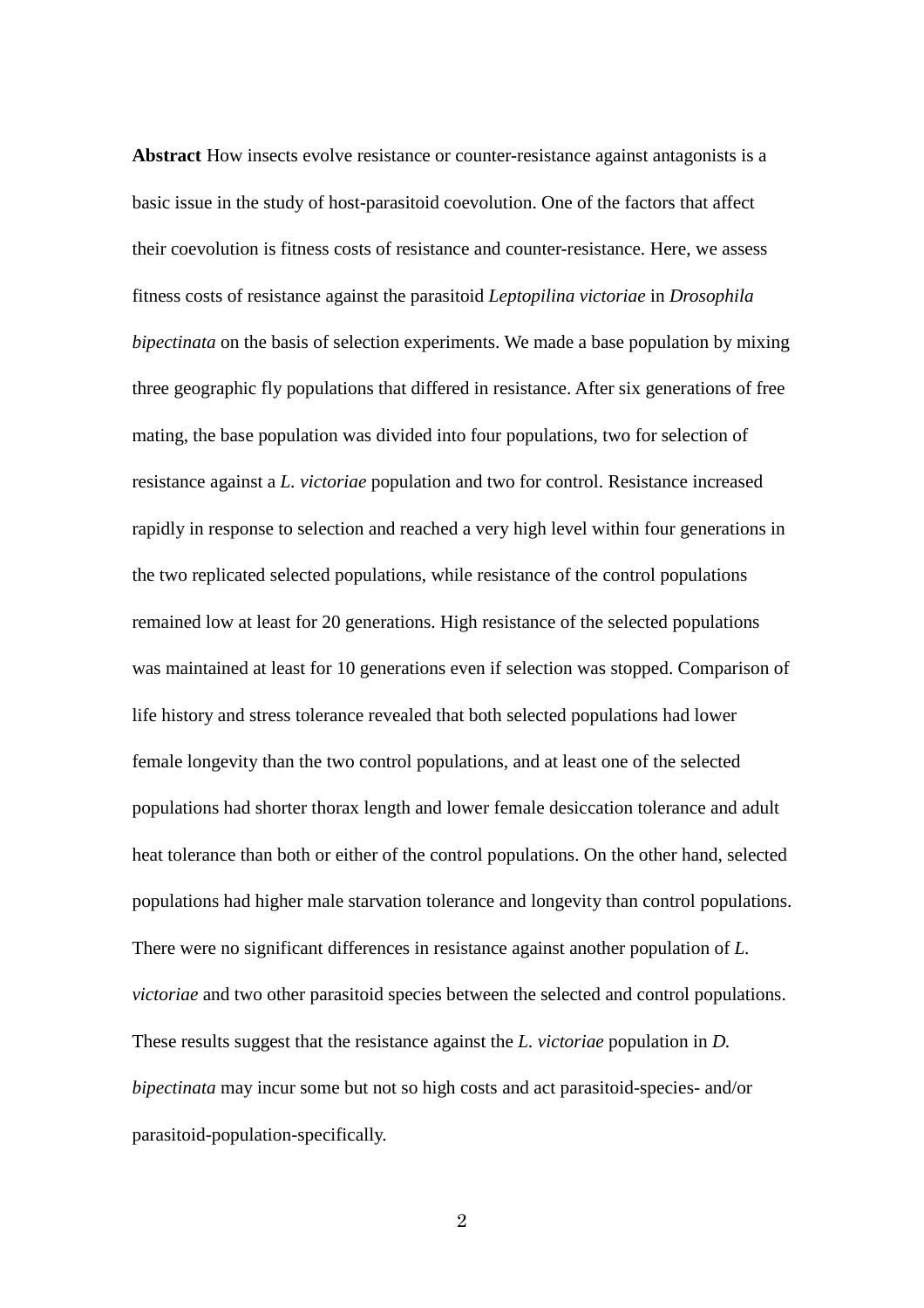**Key words** Artificial selection • coevolution • specificity • trade-offs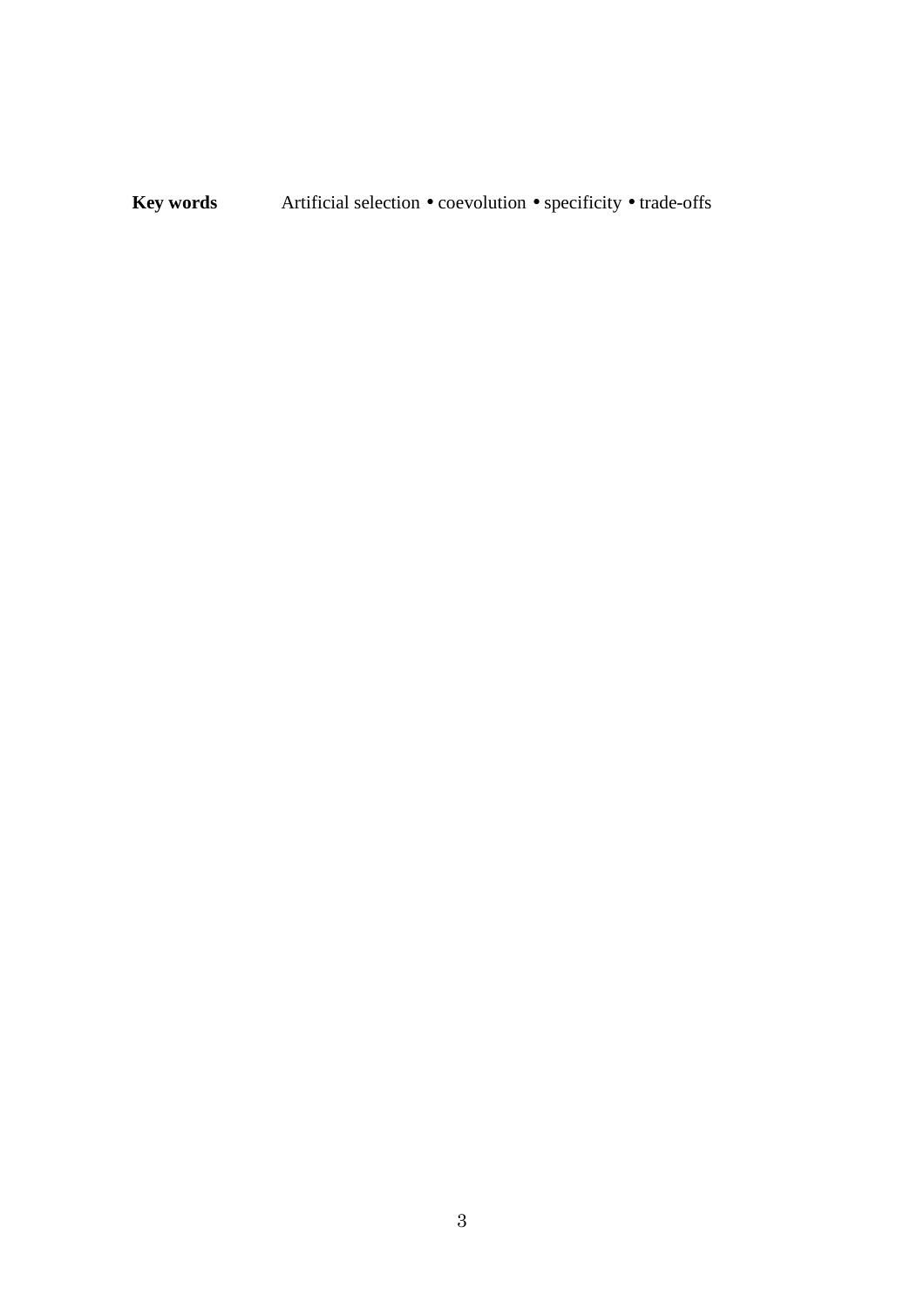#### **Introduction**

All insects have immune systems to defend themselves from infection of pathogens or parasites. However, their immune systems are not always effective, because some pathogens and parasites have means to avoid being detected by the host immune systems or suppress host immune responses (Edison et al. 1981; Shelby and Webb 1999; Eleftherianos et al. 2007). To cope with such enemy's adaptations, host insects often intensify their immune responses or modify their immune systems (Strand and Pech 1995; Carton et al. 2008). One of the important factors that affect such parasitoid-host coevolution is the costs of resistance and counter-resistance (Doebeli 1997; Sasaki and Godfray 1999). A powerful tool to examine these costs is the study of correlated responses to artificial selection. Kraaijeveld and Godfray (1997) and Fellowes et al. (1998) selected *Drosophila melanogaster* Meigen for improved resistance against *Asobara tabida* (Nees von Esenbeck) and *Leptopilina boulardi* (Barbotin, Carton and Kelner-Pillault), and found that the selected populations were inferior in competitive ability (survival under severe intraspecific competition) than the control populations. Fellowes et al. (1999) further indicated that lower competitive ability of the selected populations was associated with reduced rates of larval feeding. In addition, Kraaijeveld et al. (2001) found that the selected populations have approximately twice the density of haemocytes than the control populations. On the other hand, males of the selected populations achieve a higher mating success than those of control populations (Rolff and Kraaijeveld 2003), suggesting an improvement of at least one aspect of fitness in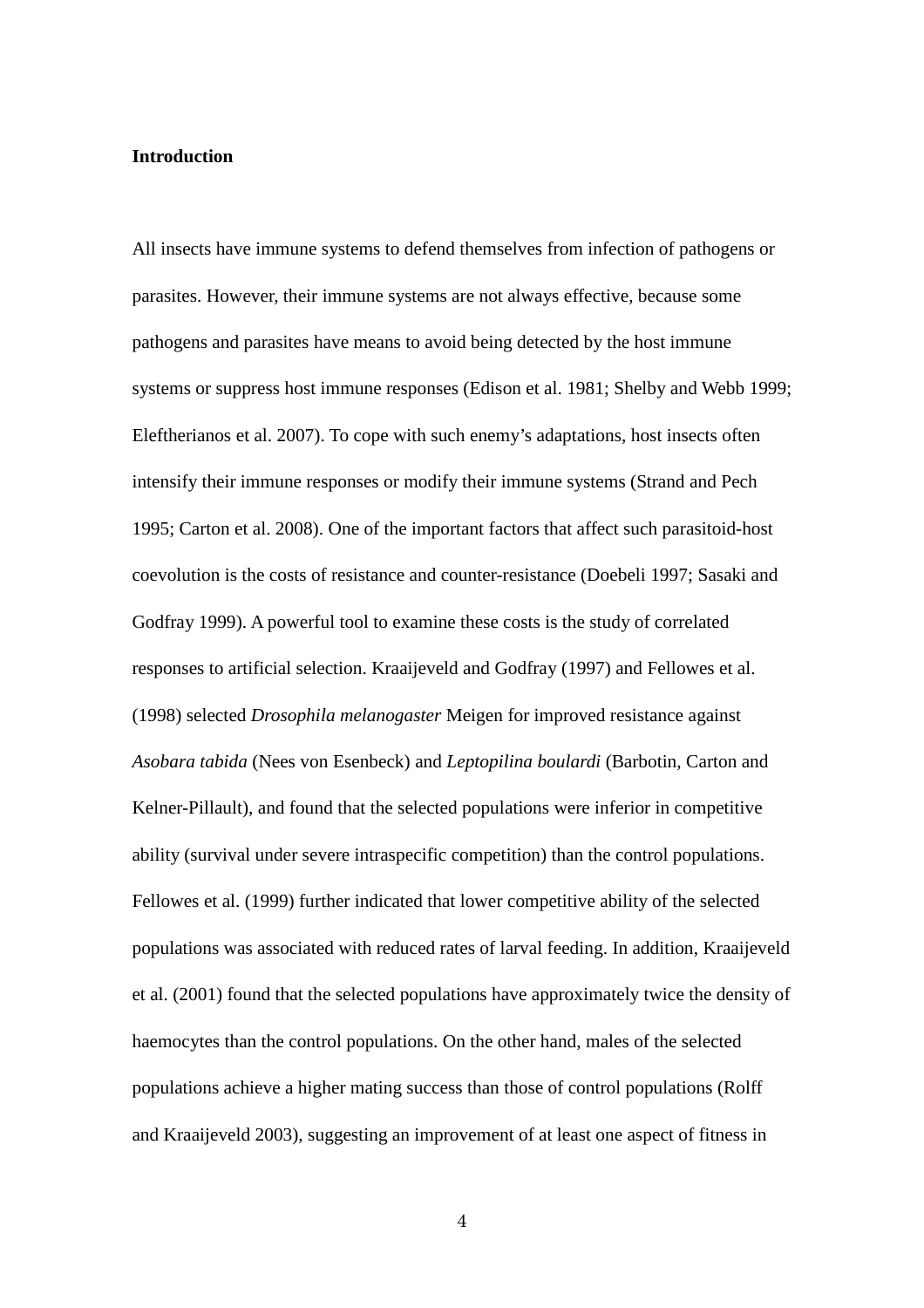the selected populations.

It has also been revealed in the study of Kraaijeveld and Godfray (1999) that the populations selected for resistance against an *A. tabida* population are also resistant to conspecific parasitoid populations from different geographic regions. However, fly populations resistant to a parasitoid population are not always resistant to other conspecific parasitoid populations. For example, some geographic populations of *D. melanogaster* from Africa show different responses to different geographic populations of *L. boulardi* (Dubuffet et al. 2007). In addition, the populations selected for resistance against *A. tabida* show no increase in resistance to *L. boulardi*, although the populations selected for resistance against *L. boulardi* show some increase in resistance against *A. tabida* compared with the control populations (Fellowes et al. 1999). Thus, the resistance mechanism of *D. melanogaster* has parasitoid-species- or parasitoid-population-specific components.

The above selection studies were based on within-population genetic variation. Resistance and counter-resistance against antagonists often show more extensive variation geographically (Carton et al. 1992; Kraaijeveld and van Alphen 1994; Dupas et al. 1998; Hufbauer 2001). For example, an African population of *D. melanogaster* has complete resistance against a population of the parasitoid *L. boulardi*, whereas another population has no resistance against the same parasitoid population (Dupas et al. 1998). Such geographic variation may not be a simple extension of within-population variation, but may differ in the kind or function of responsible genes. However, there has been no selection study based on geographic variation.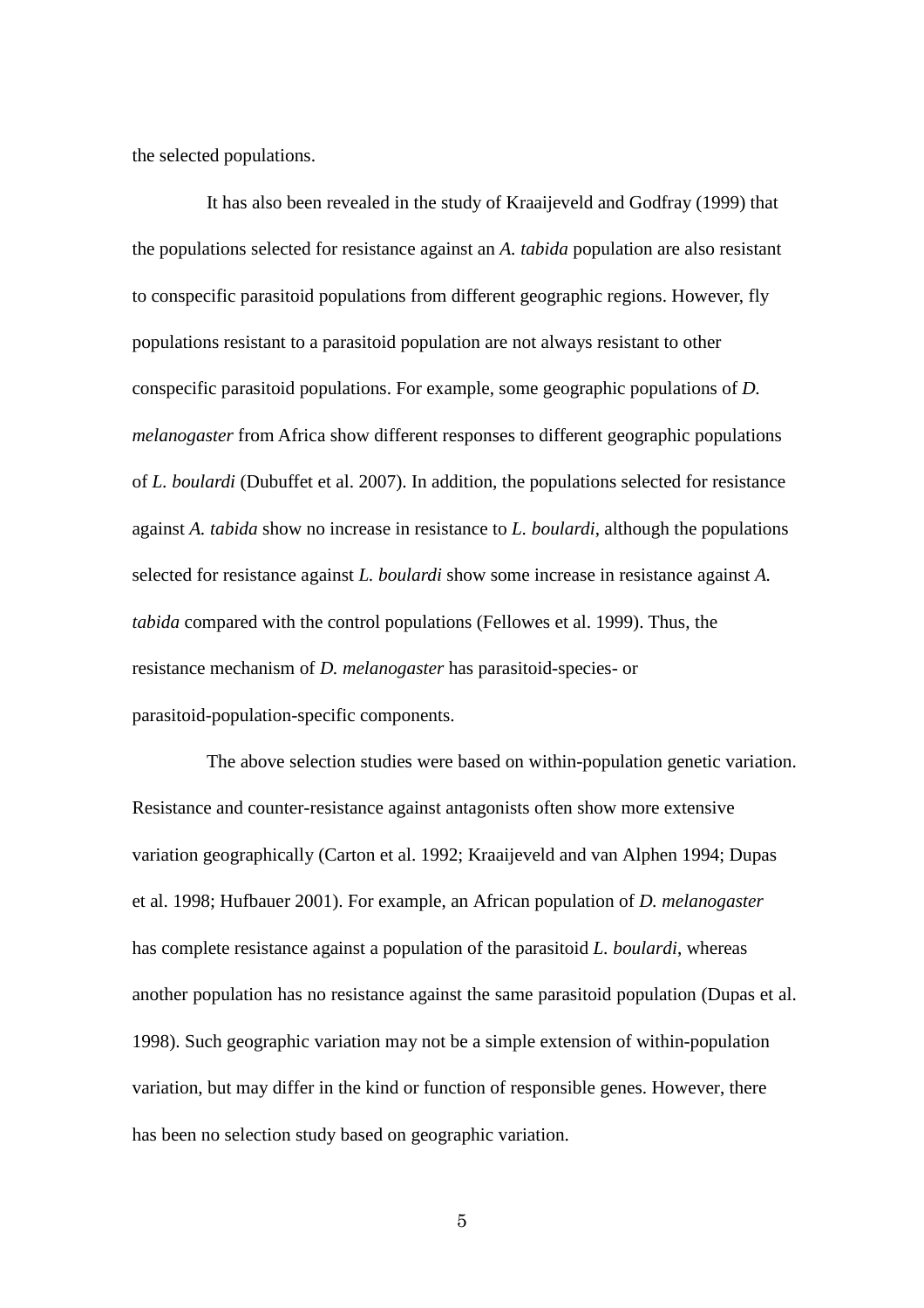In this study, we assess fitness costs or trade-offs associated with resistance of *Drosophila bipectinata* Duda against the parasitoid *Leptopilina victoriae* Nordlander using host populations from different geographic regions. *D. bipectinata* occurs throughout Southeast Asia, extending into South Pacific islands, Australia, India and Africa (Bock and Wheeler 1972; Lemeunier et al. 1986; Kopp and Barmia 2005). Novković et al. (2012) reported that a *D. bipectinata* population from Iriomote-jima (southernmost Japan) is susceptible to *L. victoriae* from Kota Kinabalu (Malaysia), but its populations from Kota Kinabalu and Bogor (Indonesia) are resistant to this parasitoid population. Our preliminary study suggests that resistant populations of *D. bipectinata* show no melanization against *L. victoriae* eggs or embryos (Takigahira, unpublished data), suggesting that this species has a different resistance mechanism from *D. melanogaster* that shows a melanization response to parasitoids.

We produced a base population of *D. bipectinata* by mixing geographic populations from Iriomote-jima, Kota Kinabalu and Bogor, and selected for resistance against *L. victoriae* from Kota Kinabalu. To assess fitness costs that are associated with the resistance, we compared life history and stress tolerance traits widely between the selected and control populations, because it cannot be predicted what traits will exhibit trade-offs with parasitoid resistance. We also compared resistance/susceptibility against another population of *L. victoriae* and two other parasitoid species whether the resistance is under trade-off with resistance against other parasitoid species or population.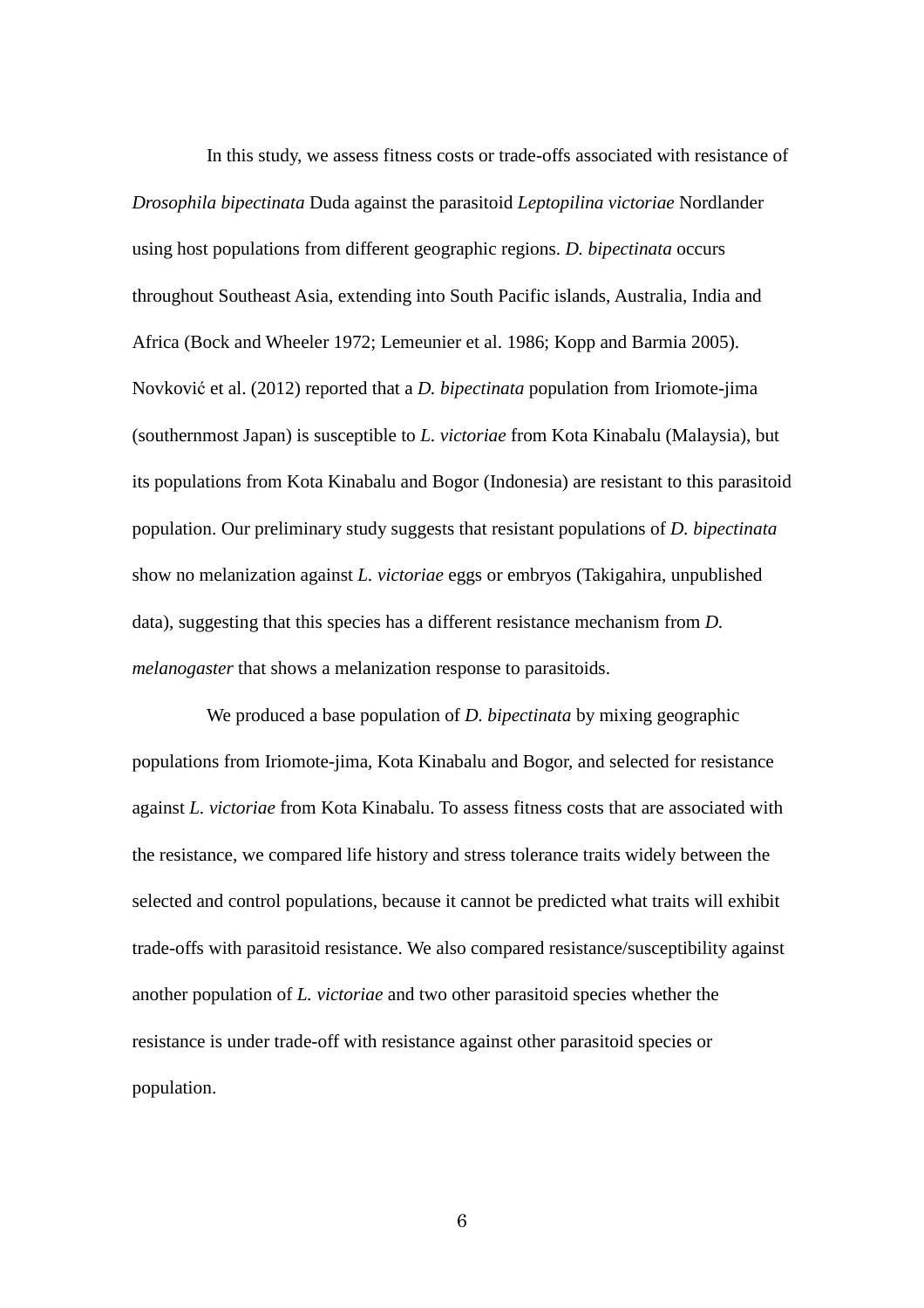## **Materials and methods**

Selection for parasitoid resistance

The base population for the selection experiments was produced by mixing three populations of *Drosophila bipectinata* derived from females collected from Bogor (BG, Indonesia: 6.6 °S, 106.8 °E) in June 2008, Kota Kinabalu (KK, Malaysia: 5.3 °N, 117.4 °E) in March 2008, and Iriomote-jima (IR, Japan: 24.4 °N, 123.9 °E) in March 2005. The *D. bipectinata* populations from BG and KK (*D. bipectinata* BG and KK) are resistant to *L. victoriae* KK, while *D. bipectinata* IR is susceptible (Novković et al. 2012). These populations were maintained on Drosophila medium under 15L: 9D (15 h light: 9 h dark) at 23°C in laboratory for a few years. To establish the base population, 20 females and 20 males from each stock population were mixed and maintained with free mating for six generations before starting the selection experiments.

The base population of *D. bipectinata* was divided into four experimental populations, two for selection of resistance against *L. victoriae* KK and two for control. The *L. victoriae* KK population used for the selection experiments originated from females collected in Kota Kinabalu in March 2008 and maintained in mass culture (100 – 200 females in each generation) using *Drosophila simulans* Sturtevant (originated from Sapporo, Japan) as host.

Selection was performed as follows. One- to two-day old *D. bipectinata* larvae were placed in a Petri dish containing a small amount of rearing medium and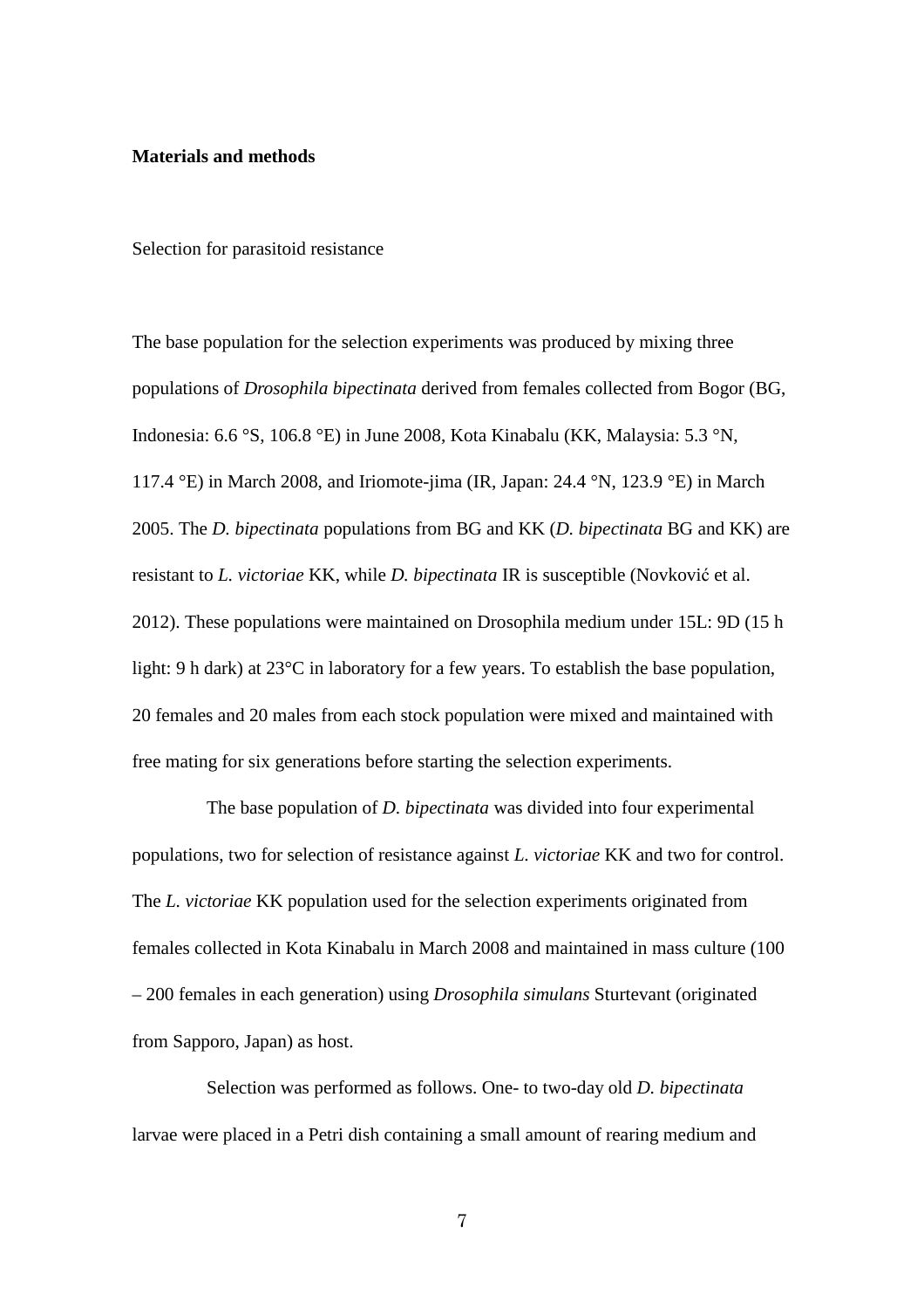then exposed to several female wasps, whose oviposition behavior was followed under a stereoscopic microscope. Characteristic oviposition behavior, such as full extension of the ovipositor after contact with host and longer insertions of the ovipositor into larvae  $(0.10 s)$  were taken as indicators of successful oviposition. When oviposition was confirmed, parasitized fly larvae were transferred into vials containing Drosophila medium. Thus, all larvae were subjected to single parasitism (parasitized by one parasitoid individual). One hundred parasitized larvae were prepared for each selected population and survivors were collected to produce the next generation. The number of survivors (i.e., the number of individuals to produce the next generation) was 20-25 in the first few generations of selection but soon increased over 40. Thus, , The selected populations were maintained without selection after 10 generations of selection.

The control populations were maintained without parasitism treatment; i.e. 100 larvae were randomly chosen for each control population and flies that emerged were collected to produce the next generation. The control populations were also monitored for the resistance against *L. victoriae* KK every generation in the first 10 generations and at the 20th generation; 100 parasitized larvae were prepared for each control population and the number of flies and wasps that emerged were counted.

Female wasps used for selection and monitoring the control populations were always taken from the stock population of *L. victoriae* KK maintained using *D. simulans* as host; i.e., they had not experienced coevolutionary interactions with *D. bipectinata* at least in the laboratory. Usually more than 10 female wasps were used to prepare 100 parasitized *D. bipectinata* larvae to avoid a bias due to the individual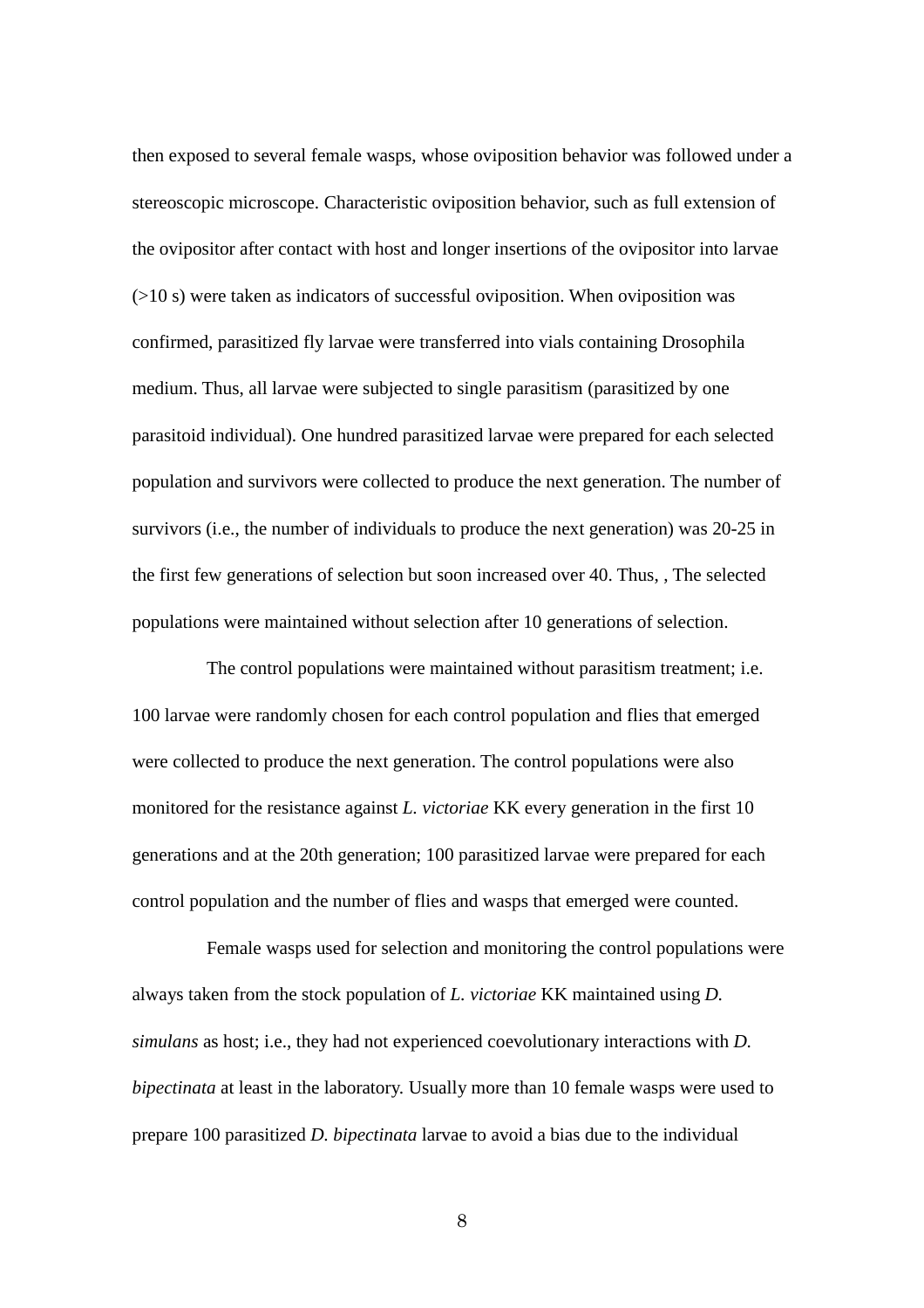variation of virulence in wasps. The resistance was determined by the following equation; resistance index =  $F/(F+W)$ , where *F* was the number of flies that emerged and *W* was the number of wasps that emerged. The experimental populations were also maintained under 15L: 9D at 23°C.

#### Measurements of life history and stress tolerance traits

To assess the cost associated with parasitoid resistance, unparasitized individuals of the selected and control populations were measured for the following life history and stress tolerance traits after eight or nine generations of experimental treatments (with/without selection). In addition, life history and stress tolerance traits of the three original populations were measured for reference. Except individuals examined for the competitive ability, those used for the measurements of life history and stress tolerance traits were reared at a low density (<50 larvae per 10 ml Drosophila medium) to minimize harmful effects of high density.

*Egg-to-adult development time and viability.* Adult flies were introduced into vials (50 ml) with Drosophila medium and allowed to oviposit for 6 hours. Eggs were collected, introduced into new vials (25 eggs per vial) with Drosophila medium (10 ml), and placed under a continuous light at 23°C. Flies that emerged from vials were counted every 6 hours. Five replicates were prepared for each population.

*Longevity.* Newly eclosed flies were transferred into new vials with Drosophila medium under a continuous light at 23°C. Flies were transferred into new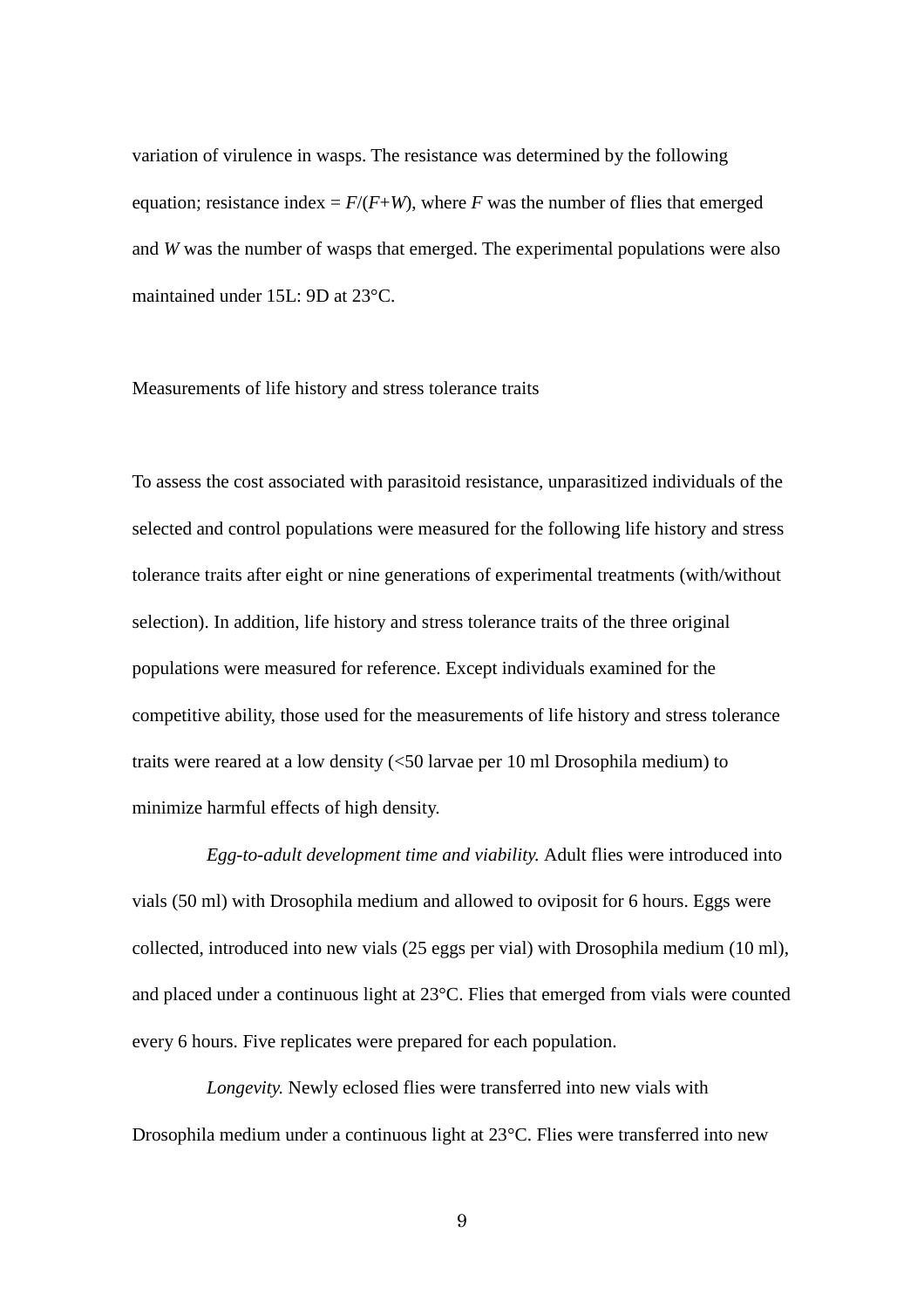vials every one or two day(s) and survivors were counted every day. Measurements were made with three replicates, each with  $15~20$  individuals of each sex from each population.

*Female fecundity.* One newly eclosed virgin female and two males were randomly paired and introduced into a vial (30 ml) with Drosophila medium (6 ml) under a continuous light at 23°C. Flies were transferred into a new vial every day, and eggs oviposited in the old vial were counted. Measurements were made for 20 days with 21 replicates for each population.

*Thorax length*. Adult flies were collected from vials used in the above "development time and viability" experiments, placed in vials with Drosophila medium for 2 or 3 days, and fixed in 70% ethanol. Thorax length was measured for approximately 30 individuals of each sex from each population.

*Larval competitive ability*. In their study using *D. melanogaster*, Kraaijeveld and Godfray (1997) assessed intraspecific competitive ability; i.e., competitive ability against a conspecific mutant strain. In the present study, however, competitive ability against a different species, *D. simulans*, was assessed, because an appropriate mutant strain was not available in *D. bipectinata*. Both of *D. simulans* and *D. bipectinata* are fruit-feeders mainly exploiting succulent fruits (Hirai et al. 2000; Mitsui and Kimura 2010; Novković et al. 2012) and are assumed to be competitive. Methods for measurement of larval competitive ability followed Kraaijeveld and Godfray (1997). The agar lined vials with 0.05 ml of yeast medium (25 g yeast per 100 ml water) were prepared. Twenty two-day old larvae of each experimental population were introduced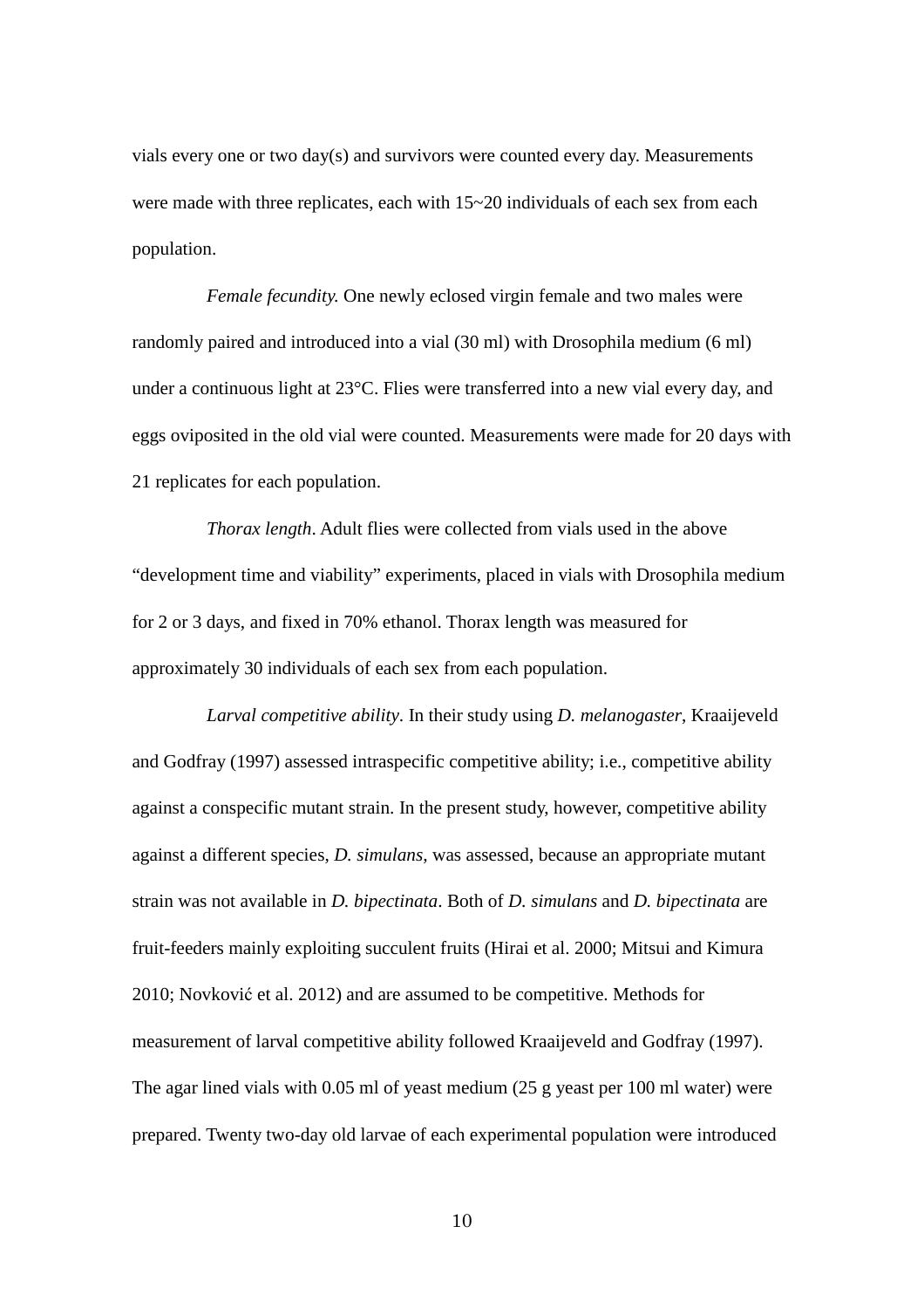into a vial with 20 two-day old *D. simulans* larvae as tester flies, and emergence of *D. bipectinata* and *D. simulans* was examined. Measurements were made with 10 replicates for each population. The competition index was calculated by the following formula,  $\log ((b+1)/(t+1))$ , where *b* is the number of flies of each population and *t* is the number of tester flies.

*Viability at low and high temperatures.* Egg-to-adult viability was examined at temperatures of 16 and 31.5°C in the same way as described above. These temperatures are close to lower and upper limits for the egg-to-adult development of *D. bipectinata*, respecitively (see Results).

*Cold and heat tolerance*. Larval and adult survival was examined at low and high temperatures that occur in the habitats or distribution range of the study species. To examine larval tolerance, three-day-old larvae were introduced into new vials with Drosophila medium, exposed to 10.5 or 35.5°C for 24 h, and then placed at 23°C. The number of flies that emerged from these vials was examined. Measurements were made with two replicates, each with approximately 50 individuals from each population. To examine adult tolerance, 7 to10-day old adult flies were placed at 7.5 or 34°C for 24 h, then placed at 23°C for 24 h for recovery, and examined for survival. Flies that were able to walk were assigned as survivors. Measurements were made with two replicates, each with approximately 20 individuals for each sex from each population.

*Starvation tolerance.* Adult flies (7-10 days after eclosion) were introduced into vials with non-nutritional medium containing only agar and water and placed under a continuous light at 23°C. Survivors were counted every 6 hours. Measurements were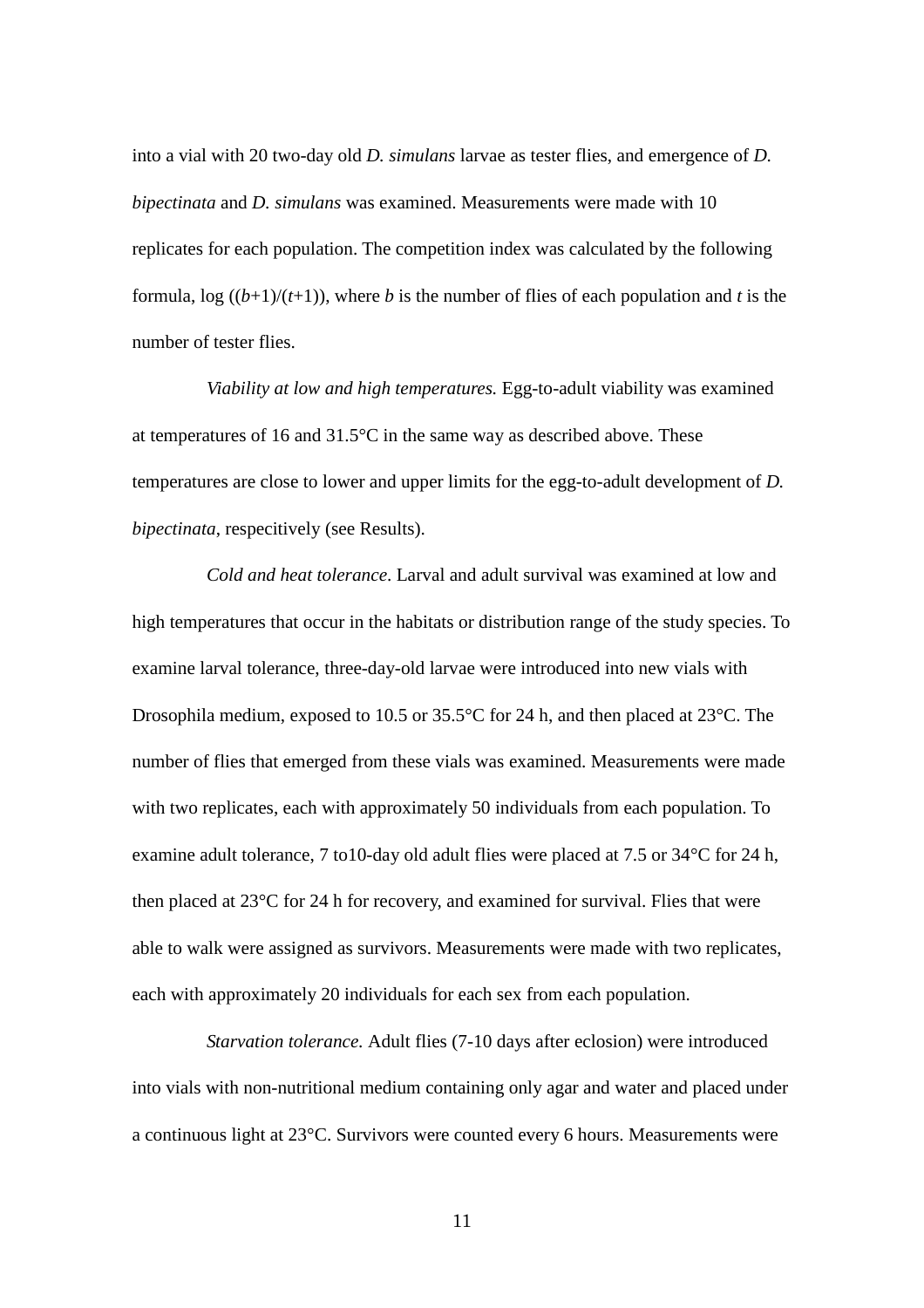made with eight replicates, each with approximately 10 individuals for each sex from each population.

*Desiccation tolerance.* Adult flies (7-10 days after eclosion) were introduced into empty vials covered with nylon gauze and placed in a desiccator  $(25\times25\times37 \text{ cm})$ with fresh silica gel under a continuous light at 23<sup>o</sup>C. In the desiccator, humidity fell below 10% within 1 h and gradually decreased further. Survivors were counted every 30 min. Measurements were made with two replicates, each with approximately 20 individuals for each sex from each population.

Resistance against other parasitoids

Resistance/susceptibility of the original populations and the selected and control populations against *L. victoriae* BG, *L. ryukyuensis* Novković & Kimura IR and *Asobara pleuralis* (Ashmead) KK was examined by parasitism experiments. *L. victoriae* BG originated from several females collected from Bogor in June 2008; *L. ryukyuensis* IR from those collected from Iriomote-jima in March 2005; *A. pleuralis* KK from those collected from Kota Kinabalu in March 2008. These parasitoid populations were maintained under 15L: 9D (15 h light: 9 h dark) at 23°C in laboratory for a few years using *D. simulans* as host. For the selected and control populations, flies of the eighth or ninth generation of the selection/control treatments were used. Parasitized larvae were prepared as explained previously (50 larvae for each population or each population), and the number of emergent flies or wasps was examined.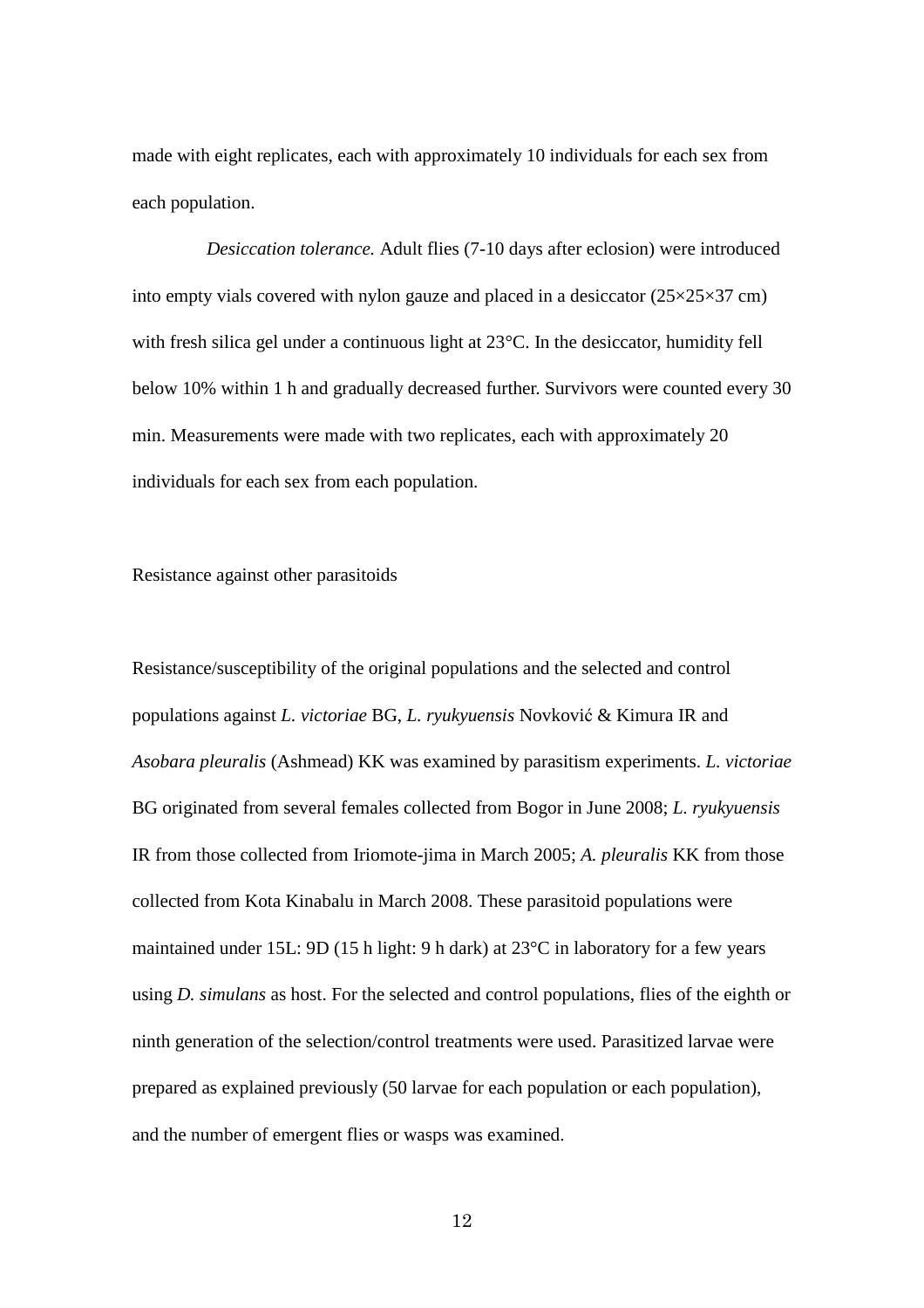#### Data analysis

Longevity, starvation and desiccation tolerance were analyzed by survival analysis using "survival" package (Therneau and Lumley 2014) in R software version 2.15.1 (R Development Core Team, 2012). All survival models include the populations as a predictor variable and statistical significance of the predictor variable was obtained using log-lank test. We conducted post-hoc multiple comparisons for the traits that were shown to have significant effect of predictor variable. Significance levels among populations were corrected by Holm's method (Holm 1979).

 Other measured life history and stress tolerance traits were analyzed by fitting the generalized liner models (GLMs) using maximum likelihood in R. All GLMs include the populations as a predictor variable. To test statistical significance of the predictor variable, we calculate difference between -2 log likelihood of the model and null model using likelihood ratio test (LRT). For the traits that were shown to have significant effect of predictor variable, post-hoc multiple comparisons were conducted to assess the difference among the populations. Multiple comparisons among the populations of egg-to-adult development time and thorax length were carried out using the "multcomp" package (Hothorn et al. 2013) in R. Viability, heat and cold tolerance was analyzed by Fisher's exact test with correction of significance levels by Holm's method. The three original populations and the experimental (selected and control) populations were analyzed independently in all life history and stress tolerance traits.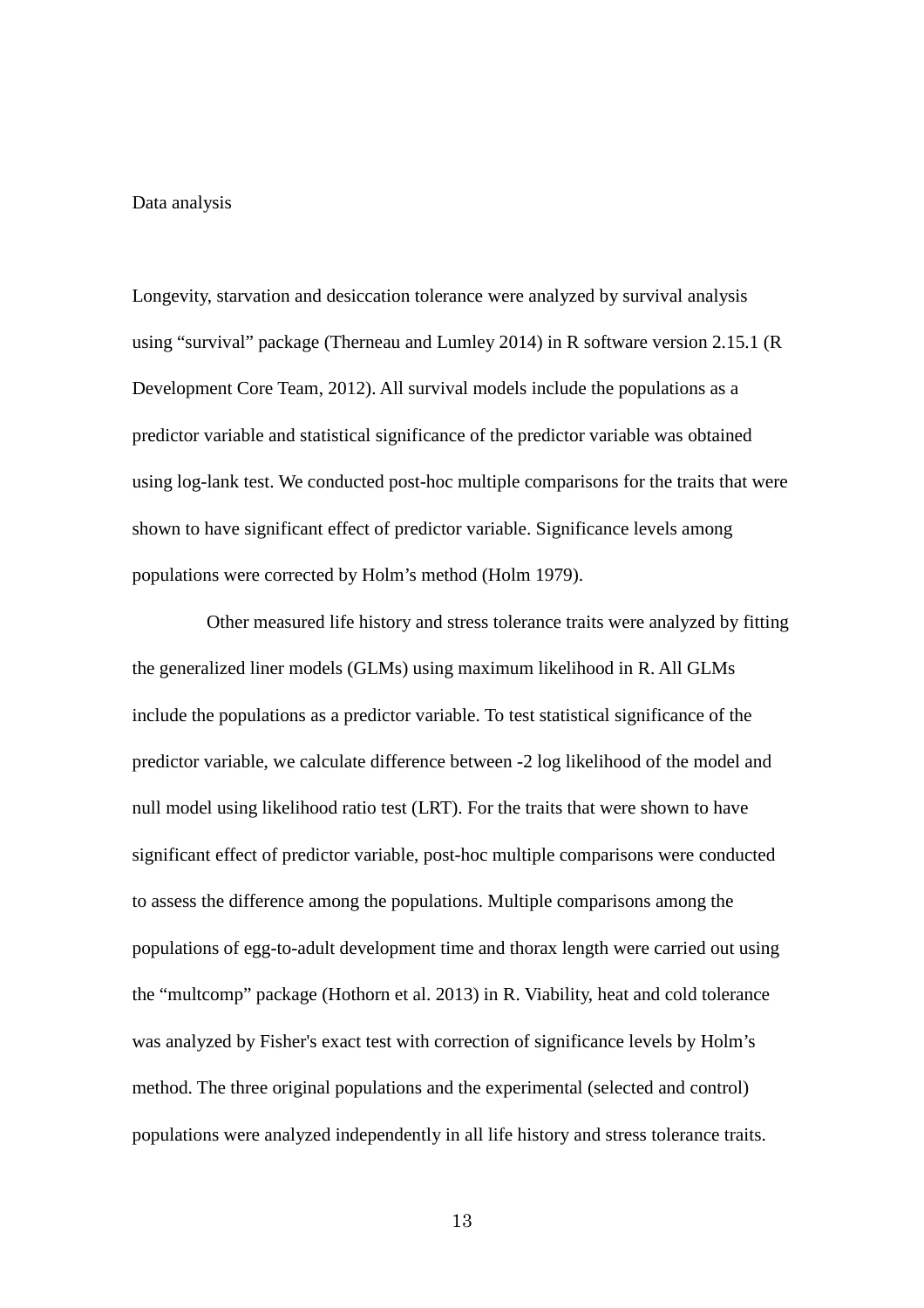Resistance against other parasitoid population or species was analyzed by fitting the GLMs, and differences among populations were analyzed using LRT.

#### **Results**

Response to selection

The resistance of the base population (Generation 0 in Fig.1) against *L. victoriae* KK was low (resistance index: 0.15). The selected populations rapidly increased the resistance, and the resistance index reached 0.80 within four generations in the two replicate populations (Fig. 1). Resistance did not fall for at least 10 generations after selection was stopped at the 10th generation. In the two control populations, the resistance remained at low levels (resistance index: 0.1-0.3) except the second generation.

Life history and stress tolerance traits

Most life history and stress tolerance traits varied among the three original populations (Table 1). Consistent significant differences between resistant (BG and KK) and susceptible (IR) populations were observed in egg-to-adult development time, female longevity, egg-to-adult viability at 16 °C, male heat tolerance, starvation tolerance and female desiccation tolerance.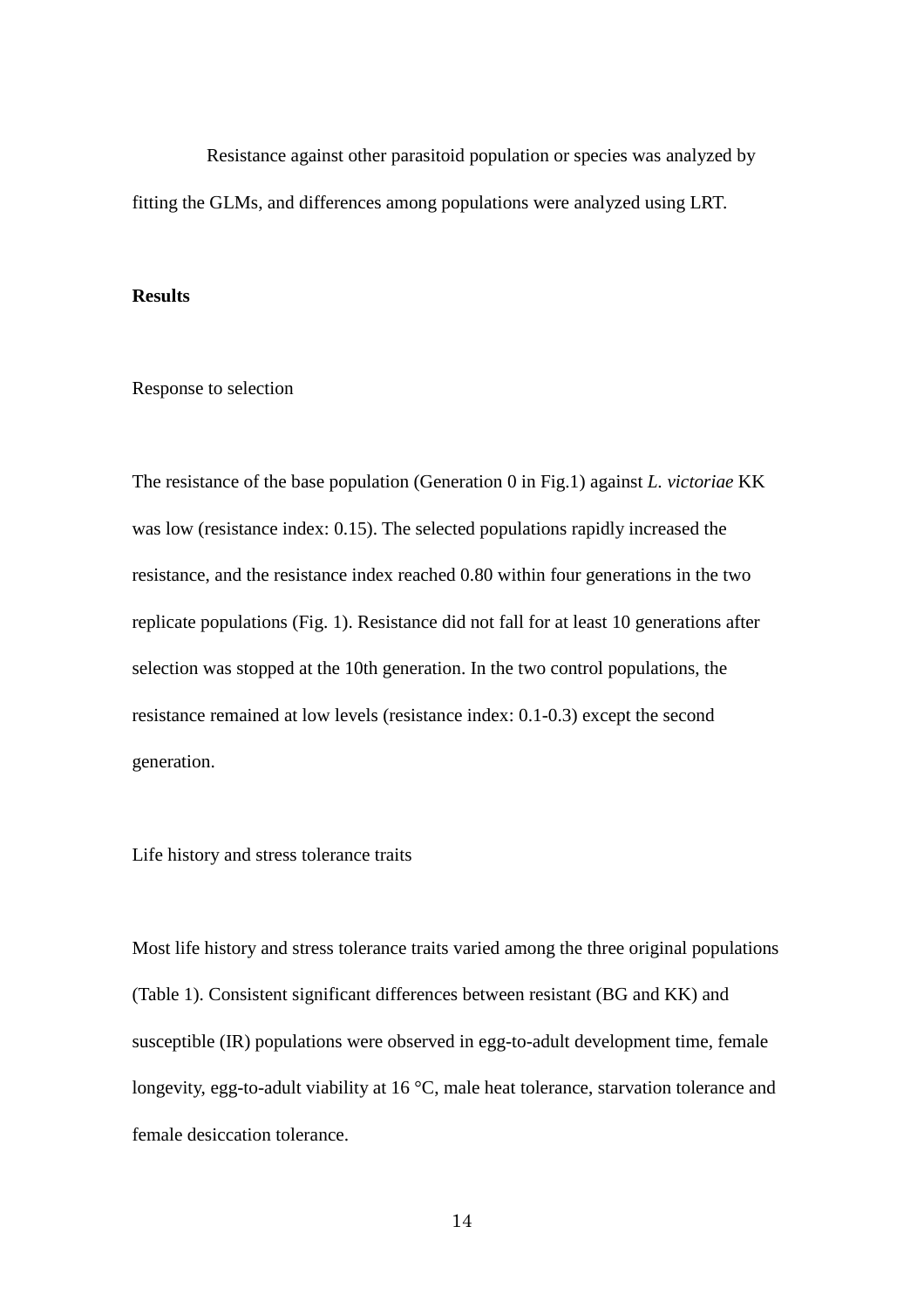Among the selected and control populations, significant differences were observed in 11 traits; i.e., female and male longevity, female thorax length, female and male starvation tolerance, female desiccation tolerance, female and male adult heat tolerance, larval survival at heat and egg-to-adult viability at 23 and 31.5  $\degree$ C (Table 2). Among these traits, only female longevity was lower in both selected populations compared with the two control populations, and thorax length was shorter and female desiccation tolerance and adult heat tolerance were lower at least in one of the selected populations compared with both or either of the control populations. In contrast, male longevity, male starvation tolerance and larval heat tolerance were higher in the selected populations compared with both or either of the control populations. Female starvation tolerance and egg-to-adult viability showed no distinct trend.

Resistance against other parasitoids

All of the original geographic populations and the selected and control populations were highly resistant to *L. victoriae* BG, a less virulent population compared with *L. victoriae* KK that was used in the selection experiment (Table 3). These populations also had resistance against *L. ryukyuensis* IR (Table 3). On the other hand, resistance against *A. pleuralis* KK significantly varied among the populations (LRT:  $\chi^2 = 57.3$ ,  $df = 6$ ,  $P <$ 0.001): *D. bipectinata* BG was rather resistant and *D. bipectinata* KK was slightly resistant, while *D. bipectinata* IR and the selected and control populations were almost susceptible. Among the selected and control populations, no significant difference was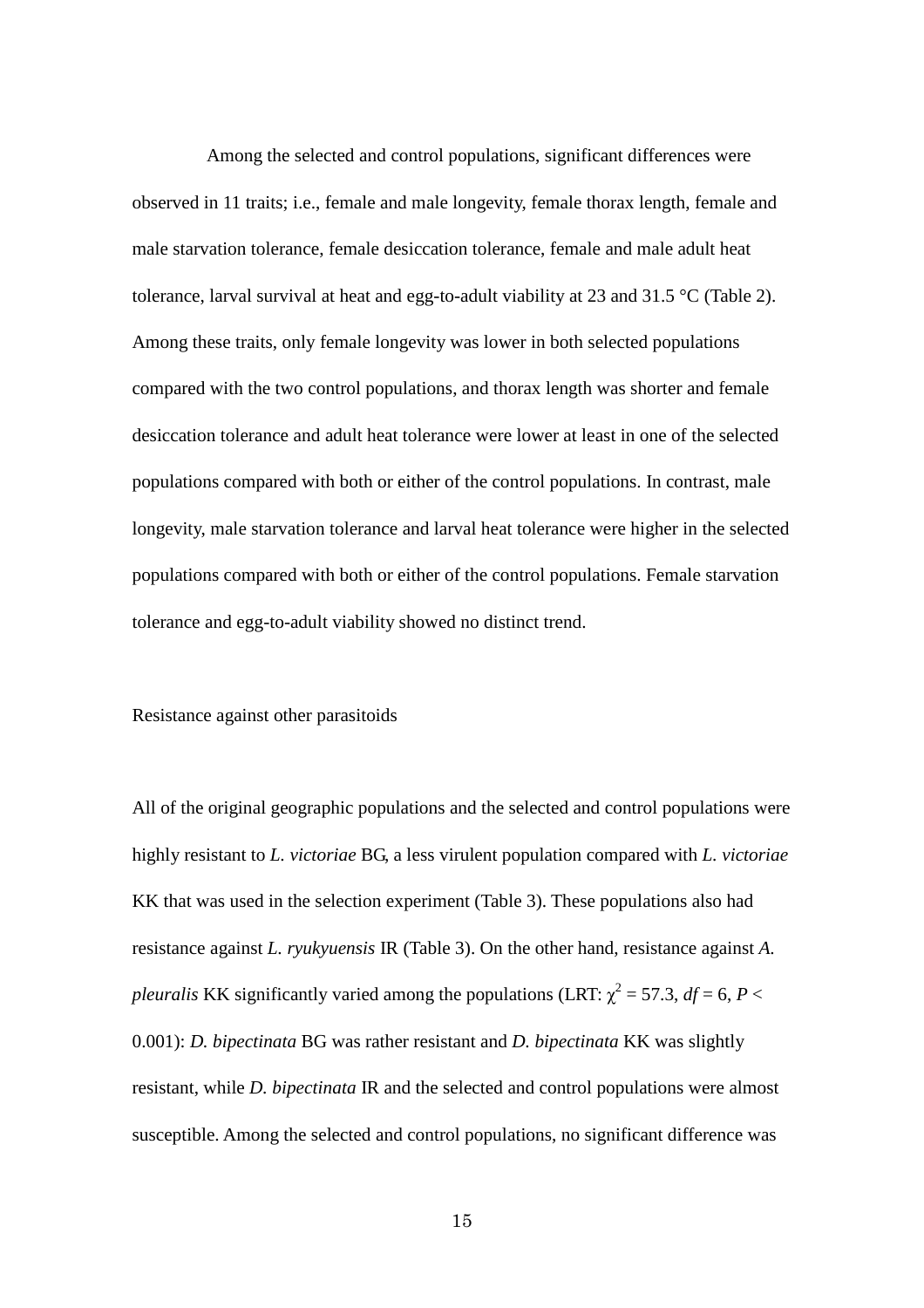observed in the resistance against *A. pleuralis* KK (LRT:  $\chi^2 = 3.9$ ,  $df = 3$ ,  $P = 0.270$ ).

## **Discussion**

The base population was constructed from two geographic (BG and KK) populations resistant against *L. victoriae* KK and one susceptible (IR) population. If each original population equally contributes to the genetic constitution of the base population, the base population would have a rather high resistance. However, it showed a relatively low resistance. The BG and KK populations may have possessed some low-fitness genes with which the resistance gene(s) are linked, and then the resistance may have been lowered in the base population before the linkage between these genes has been broken by recombination. Indeed, both or either of the BG and KK populations showed slower development, lower viability at  $23 \text{ °C}$  and shorter female longevity than the IR population, although male longevity was longer in the KK population compared with the IR population and fecundity and larval competitive ability did not significantly differ among these three populations (Table 1).

The selected populations rapidly increased resistance and became highly resistant to *L. victoriae* KK within four generations. This may suggest that the number of genes responsible for the difference in resistance between the IR population and the BG or KK populations is few. Indeed, simple genetic control of parasitoid resistance has also been reported in *D. melanogaster* and *D. yakuba* Burla (Carton et al. 1992; Kraaijeveld and van Alphen 1995; Dupas *et al.* 1998, 2003, 2009; Dubuffet et al. 2007,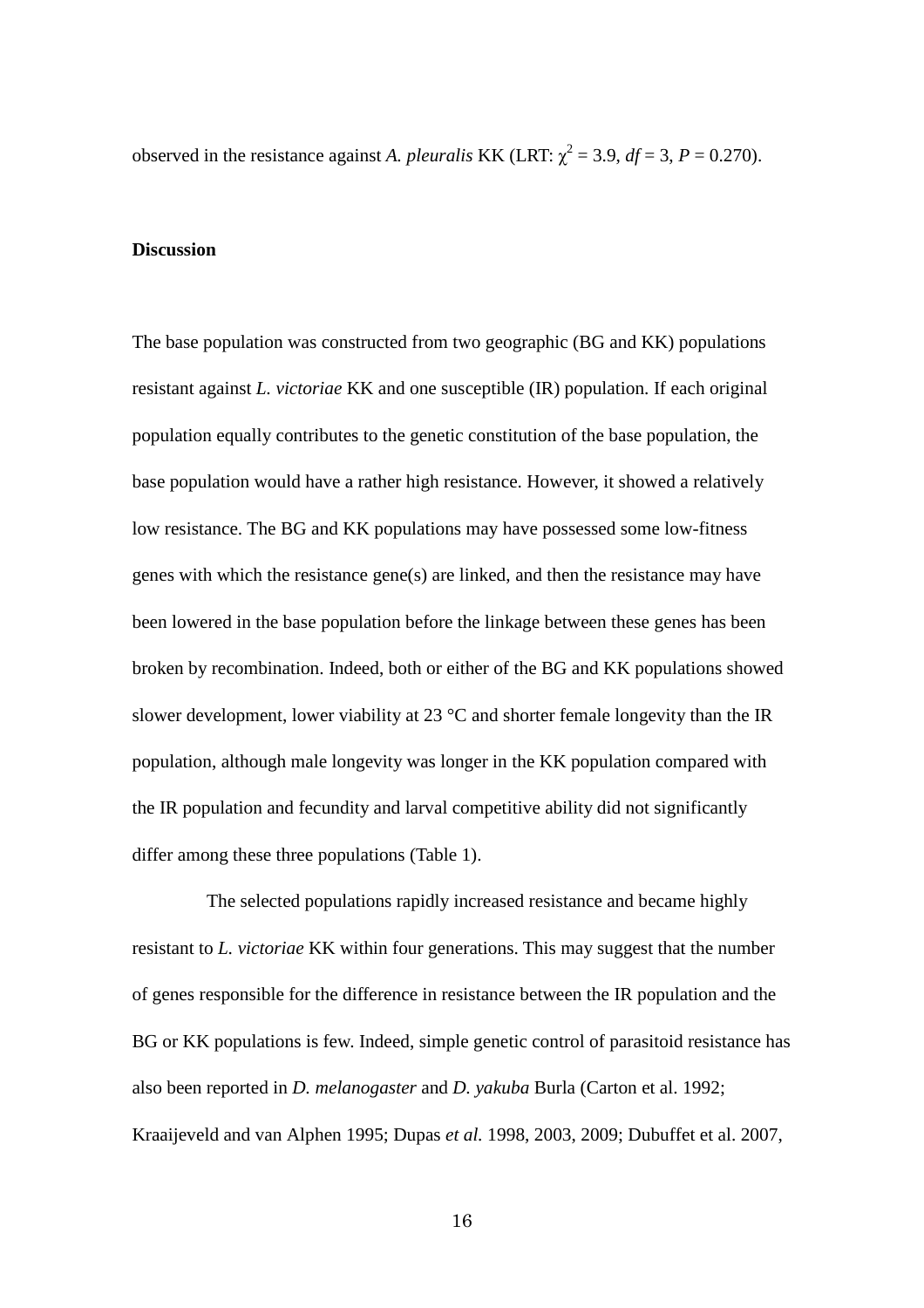2009).

In the present study, only female longevity was reduced in both selected (resistant) populations compared with the two control (susceptible) populations, but male longevity showed an opposite trend. On the other hand, female longevity did not significantly differ between the original resistant (BG and KK) and susceptible (IR) populations, and male longevity was low not only in the IR population but also in the BG population. Among the other traits, female desiccation tolerance and adult heat tolerance were reduced in one of the two selected populations. Female desiccation tolerance was also lower in the BG and KK populations compared with the IR population, but adult heat tolerance was much higher in the BG population compared with the KK and IR populations. Thus, the resistance against *L victoriae* KK may incur some costs to *D. bipectinata*, but it would not be high. This notion is supported by the present selection experiments where the resistance changed little for 10 or 20 generations in the selected and control populations if there was no artificial selection. However, it is still possible that the differences between the selected and control population is attributable to random drift, since the number of individuals used to produce the next generation was not large (i.e., 20-25) in the first few generations of selection. In addition, there may be some costs that cannot be detected by such laboratory experiments.

In previous selection experiments using *D. melanogaster*, a trade-off was observed between larval competitive ability and resistance against *L. boulardi* and *A. tabida* (Kraaijeveld and Godfray 1997; Fellowes et al. 1998). In the present study,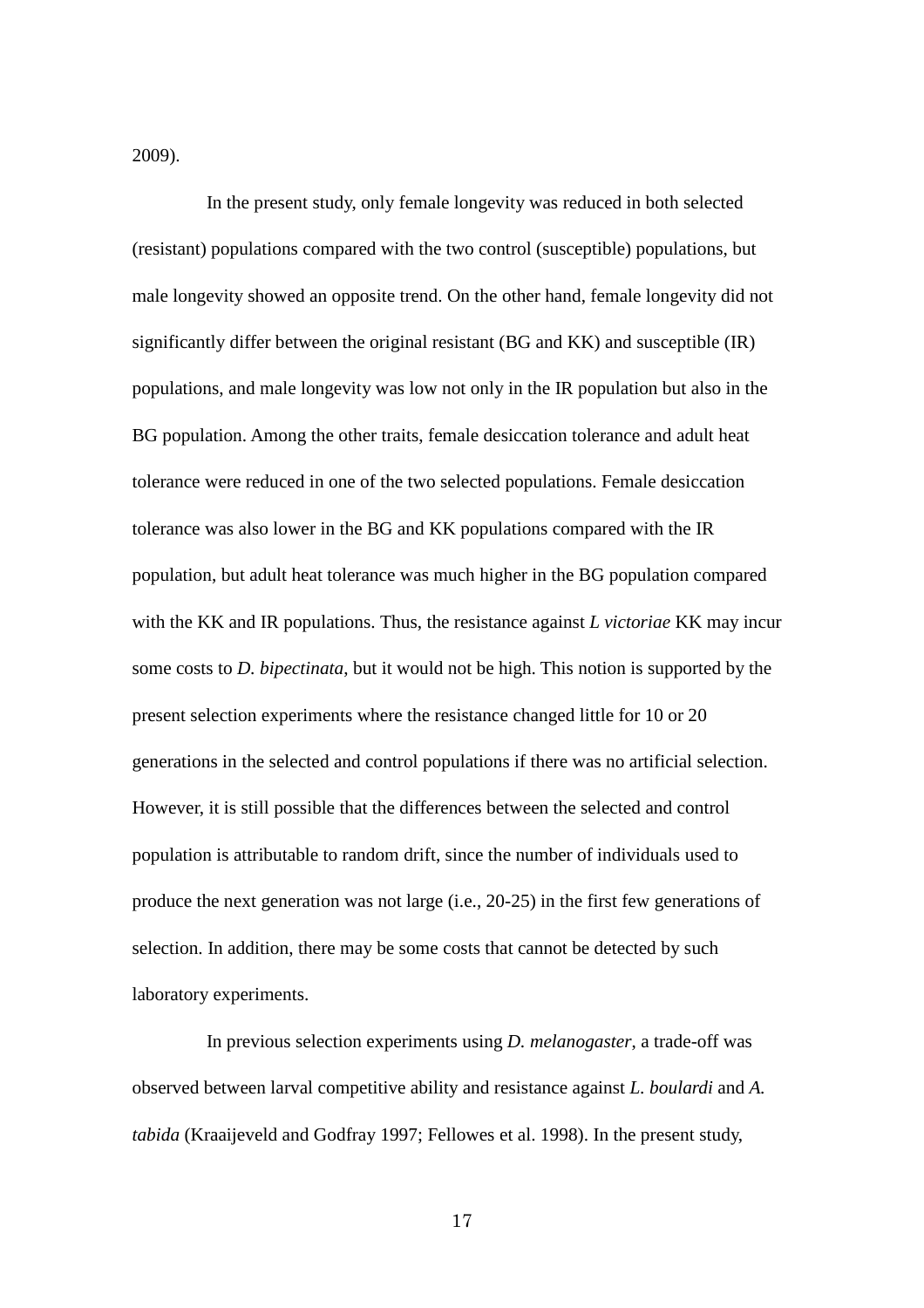however, no significant difference was observed in competitive ability between the selected and control populations. This may be attributable to the difference in the drosophilid and parasitoid species studied or the difference in the type of competition; the previous studies examined intraspecific competition, whereas this study examined interspecific competition.

Irrespective of susceptibility/resistance against *L. victoriae* KK, all populations were resistant to *L. victoriae* BG and *L. ryukyuensis* IR, and all excepting the BG population were almost susceptible to *A. pleuralis*. Such parasitoid–species–specificity in resistance has been reported in a number of *Drosophila* species, and parasitoid–population–specificity has also been observed in some species (Dupas et al. 1998, 2003, 2009; Dubuffet et al. 2007, 2009; Mitsui and Kimura 2010; Novković et al. 2012; Kimura and Suwito 2014). If resistance is thus parasitoid–species–specific, host *Drosophila* species would be required to evolve a number of different resistance mechanisms, because they usually encounter a number of parasitoid species in nature (Mitsui and Kimura 2010; Novković et al. 2012; Kimura and Suwito 2012). Indeed, *D. bipectinata* from Iriomote-jima is resistant against *L. victoriae* BG, *L. ryukyuensis* and *Asobara japonica* Belokobylskij, and probably to *L. pacifica* Novković & Kimura (Novković et al. 2012). The low-cost nature of resistance may be important for host species to cope with a number of different parasitoid species.

*Drosophila bipectinata* is widely distributed in tropical Asia, and Iriomote-jima is located near the northern boundary of its distribution (Bock and Wheeler 1972; Lemeunier et al. 1986; Kopp and Barmia 2005). This species is cold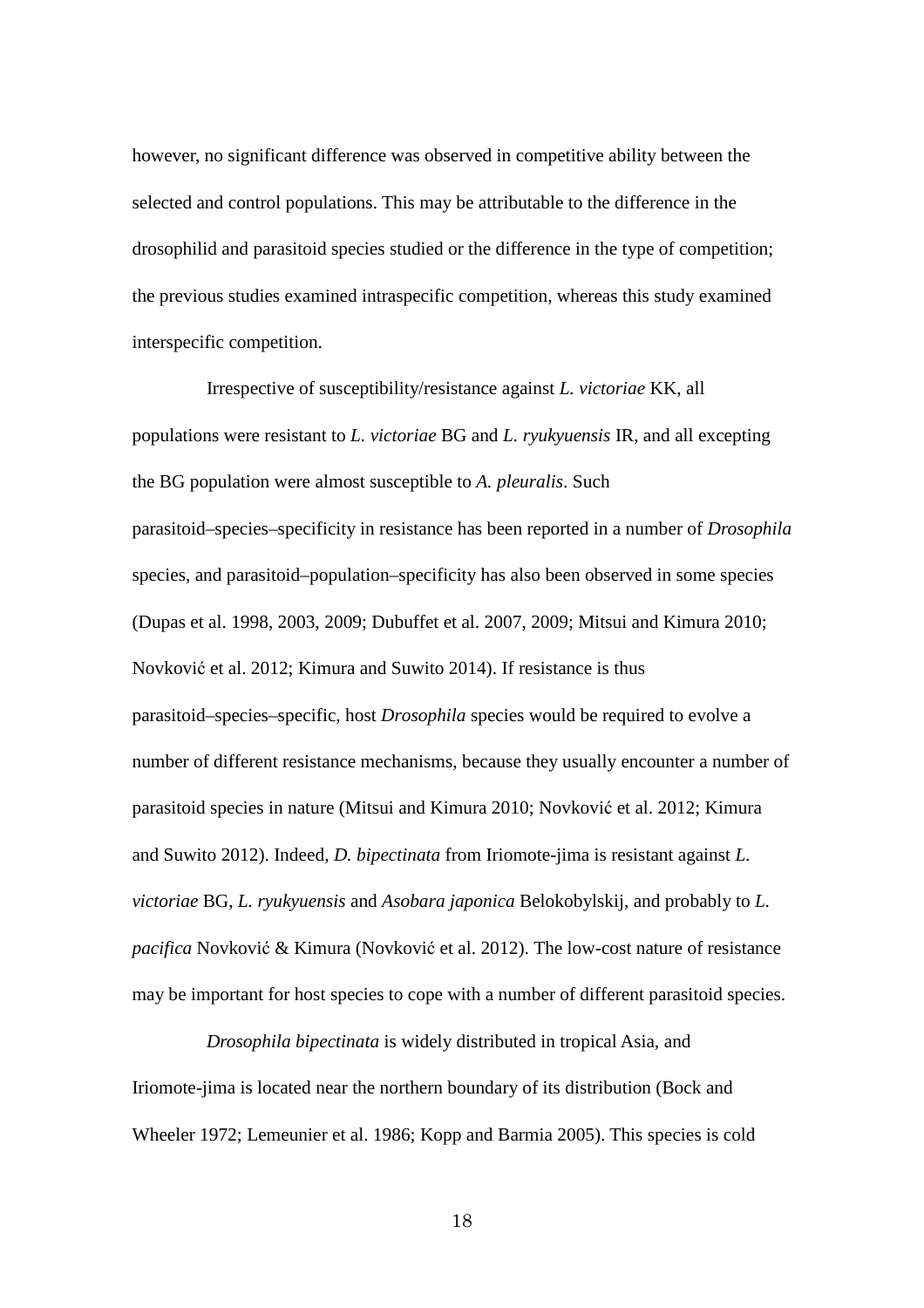susceptible and its population in Iriomote-jima suffers high mortality in winter (Hirai et al. 2000; Kimura 2004; Novković et al. 2012). These things suggest that *D. bipectinata* has originated in the tropical regions of Asia and colonized Iriomote-jima rather recently. *Leptopilina victoriae* showed a similar distribution with *D. bipectinata*, but it occurs very rarely or only sporadically in Iriomote-jima (Nordlander 1980; Novković et al. 2011, 2012). It is therefore assumed that *D. bipectinata* in Iriomote-jima has lost resistance to *L. victoriae* KK, possibly as a result of low parasitism intensity (Novković et al. 2012). However, it is not known why *D. bipectinata* in Iriomote-jima still maintains resistance against *L. victoriae* from Bogor.

In conclusion, the resistance of *D. bipectinata* against *L. victoriae* KK probably incurs low fitness costs and specific to certain parasitoid populations or species (also see Dupas and Boscarl 1999; Kraaijeveld *et al*. 2001a; Dupas *et al*. 2009; Mitsui and Kimura 2010; Novković *et al*. 2012). In general, *Drosophila*-parasitoid systems are multispecific, i.e., a host species is parasitized by more than one parasitoid species, and a parasitoid species parasitizes more than one host species (Dupas *et al*. 2009; Mitsui and Kimura 2010; Novković *et al*. 2012; Kimura and Suwito 2012). If virulence and resistance are specific to a certain antagonist, such multispecific systems are possible only when virulence and resistance incur low costs; if a resistance to a parasitoid species is costly, it would be difficult to acquire resistance against a number of parasitoids. For further understanding of parasitoid-host associations, thus, it is important to assess the cost and specificity of virulence and resistance. One of important approaches to address this issue is identification of virulence and resistance genes by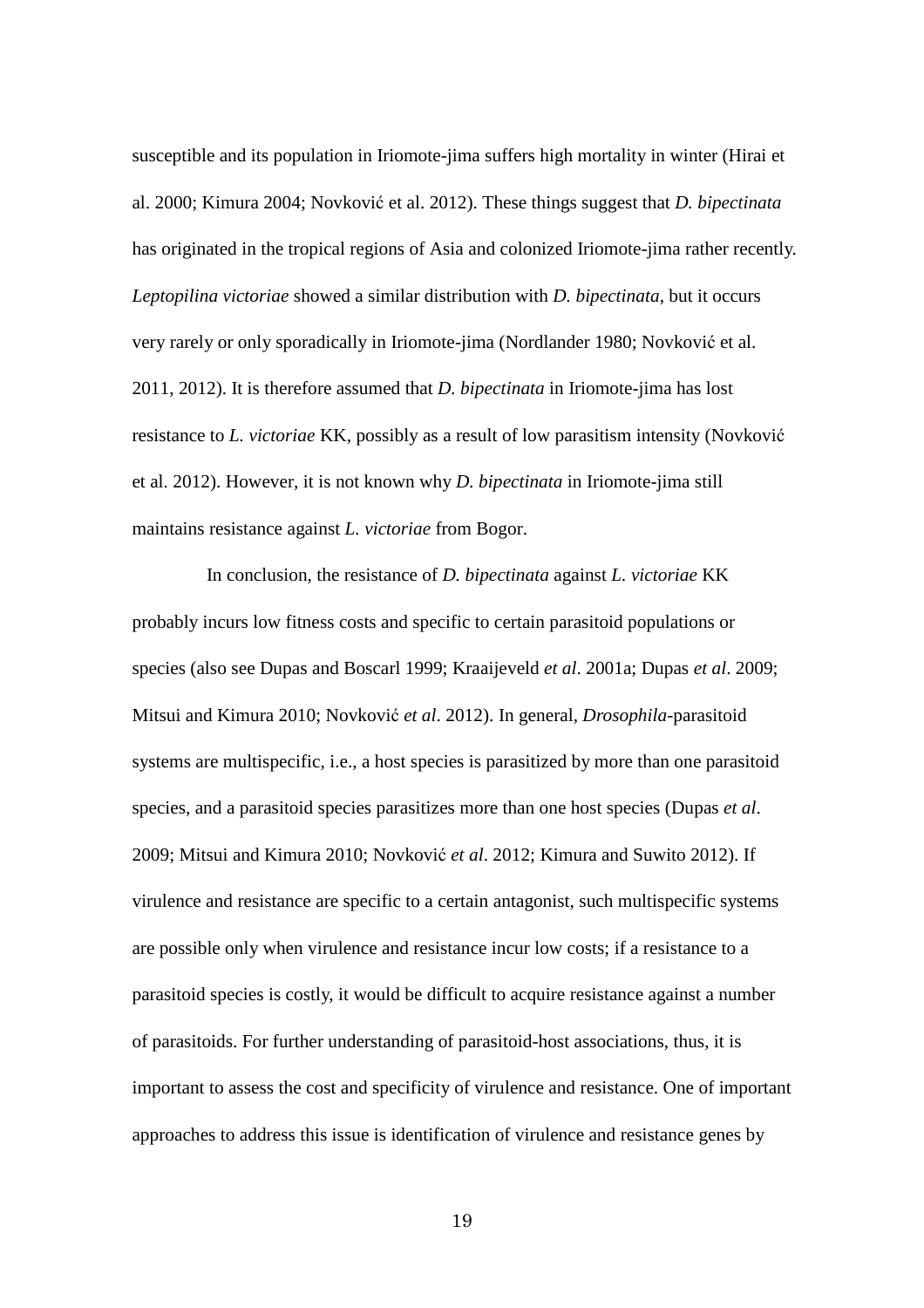quantitative trait loci analysis using AFLP or next-generation sequencers.

**Acknowledgments** We thank M. J. Toda, M. Kondo and M. B. Lakim who provided us with *D. bipectinata* and *L. victoriae* from Kota Kinabalu. We also thank T. Kohyama, K. Matsubayashi, F. Nomano, B. Novković and N. Kasuya for their kind assistance. This study was supported by Grant-in-Aids from the Ministry of Education, Science, Sports, Culture and Technology of Japan (No. 23370005).

### **References**

- Bock IR, Wheeler MR (1972) The Drosophila melanogaster species group. Univ Texas Publ 7213:1–102
- Carton Y, Frey F, Nappi A (1992) Genetic determinism of the cellular immune reaction in *Drosophila melanogaster*. Heredity 69:393–399
- Carton1 Y, Poirié M, Nappi AJ (2008) Insect immune resistance to parasitoids. Insect Sci 15:67-87
- Doebeli M (1997) Genetic variation and the persistence of predator-prey interactions in the Nicholson-Bailey model. J Theor Biol 188:109-120.
- Dubuffet A, Colinet D, Anselme C, Dupas S, Carton Y, Poirié M (2009) Variation of *Leptopilina boulardi* success in *Drosophila* hosts: what is inside the black box? Adv Parasitol 70:147–188

Dubuffet A, Dupas S, Frey F, Drezen JM, Poirié M, Carton Y (2007) Genetic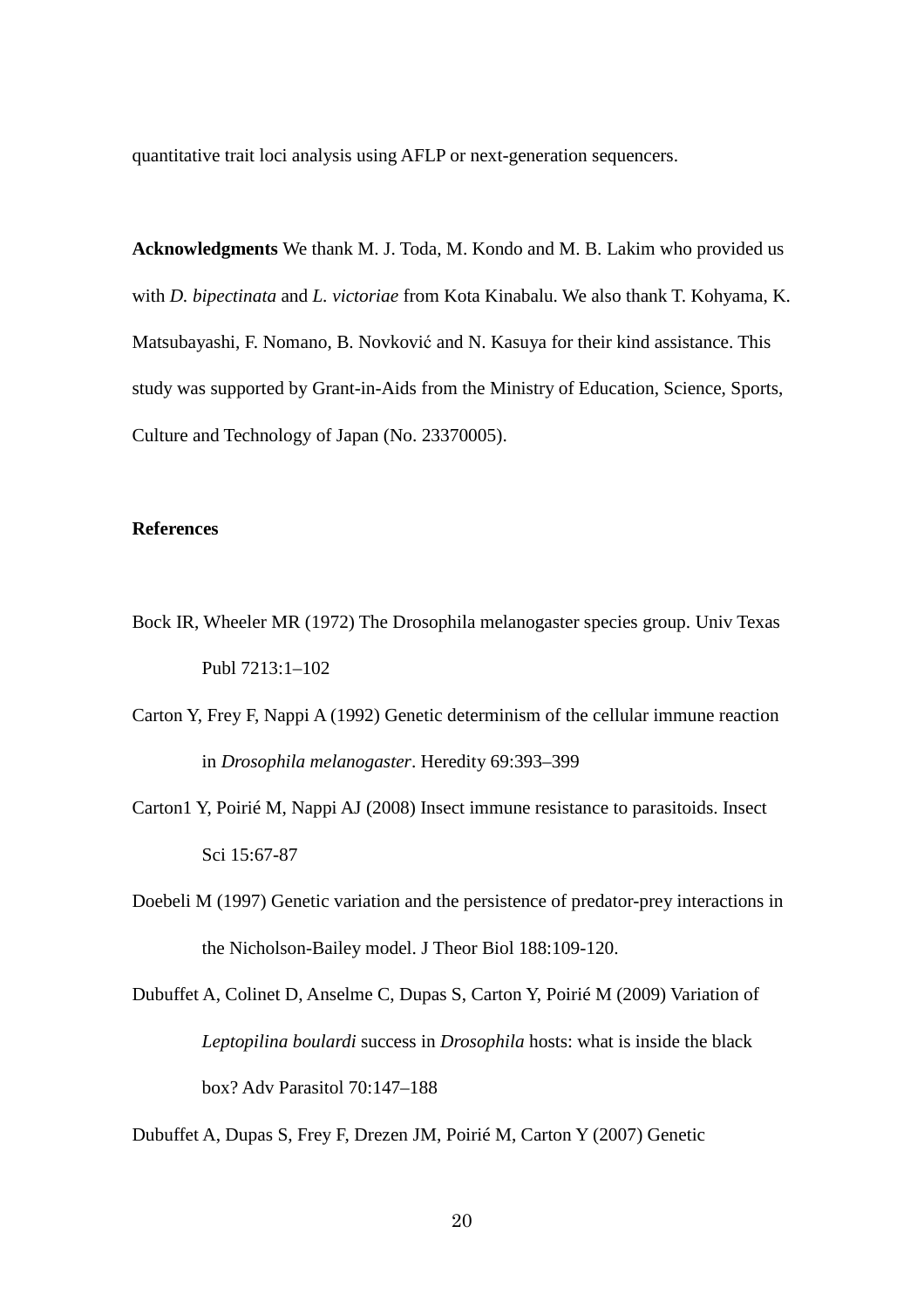interactions between the parasitoid wasp *Leptopilina boulardi* and its *Drosophila* hosts. Heredity 98:21–27

- Dupas S, Carton Y, Poiriè M (2003) Genetic dimension of the coevolution of virulence-resistance in *Drosophila*-parasitoid wasp relationships. Heredity 90:84–89
- Dupas S, Dubuffet A, Carton Y, Poirié M (2009) Local, geographic and phylogenetic scales of coevolution in *Drosophila*-parasitoid interactions. Adv Parasitol 70:281–295
- Dupas S, Frey F, Carton Y (1998) A single parasitoid segregating factor controls immune suppression in *Drosophila*. J Hered 89:306–311
- Edson KM, Vinson SB, Stoltz DB, Summers MD (1981) Virus in a parasitoid wasp: Suppression of the celular immune response in the parasitoid's host. Science 211:582-583
- Eleftherianos I, Boundy S, Joyce SA, Aslam S, Marshall JW, Cox RJ, Simpson TJ, Clarke DJ, fffrench-Constant RH, Reynolds SE (2007) An antibiotic produced by an insect-pathogenic bacterium suppresses host defenses through phenoloxidase inhibition. Proc Natl Acad Sci USA 104:2419-2424
- Fellowes MD, Kraaijeveld AR, Godfray HCJ (1998) Trade-off associated with selection for increased ability to resist parasitoid attack in *Drosophila melanogaster*. Proc Royal Soc Lond Biol Sci 265:1553–1558
- Fellowes MD, Kraaijeveld AR, Godfray HCJ (1999) Cross-resistance following artificial selection for increased defense against parasitoids in *Drosophila*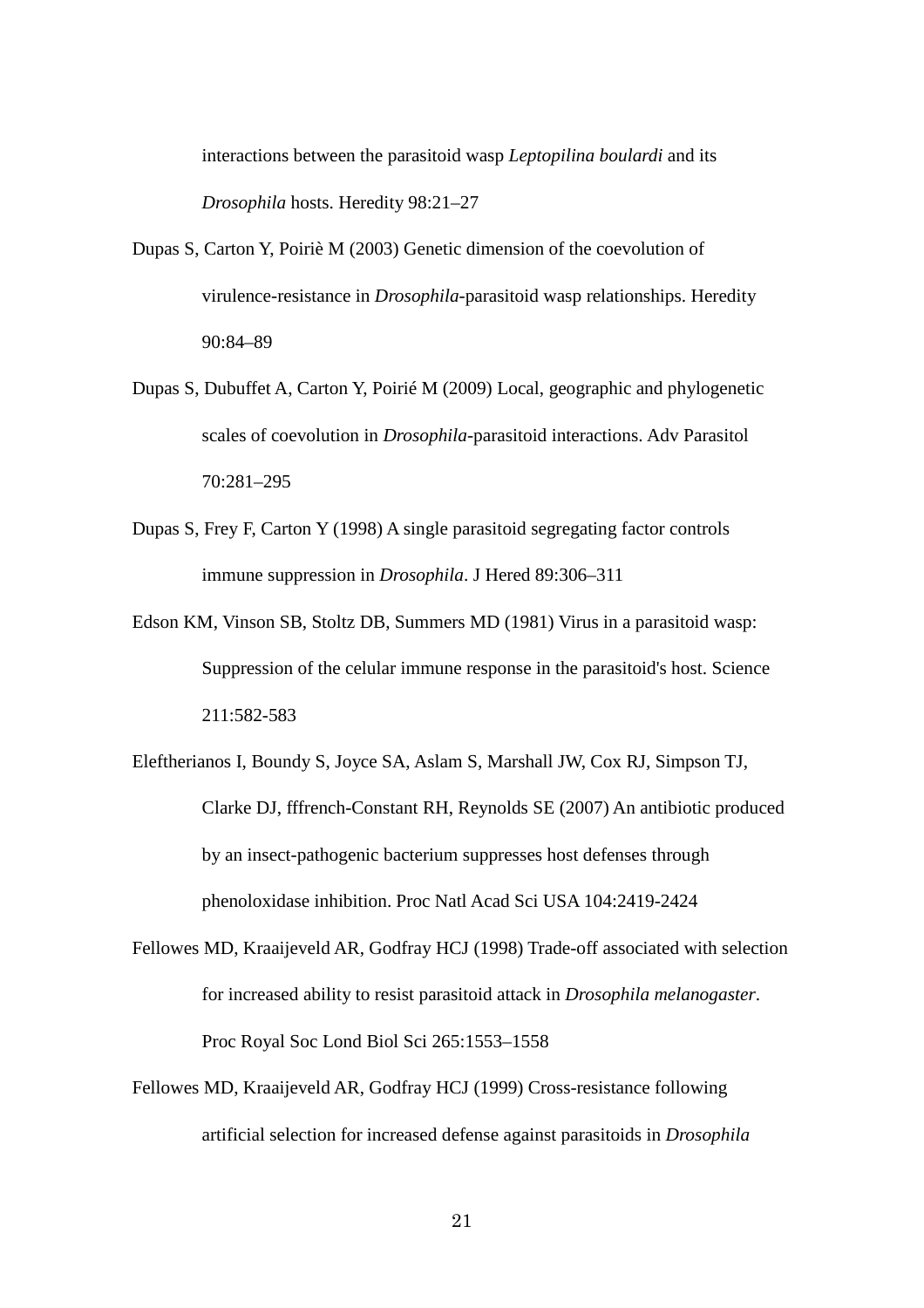*melanogaster*. Evolution 53:1302–1305

- Hirai Y, Goto SG, Yoshida T, Kimura MT (2000) Faunal and ecological surveys on drosophilid flies in Iriomote-jima, a subtropical island of Japan. Entomol Sci 3:273–284
- Holm S (1979) A simple sequentially rejective multiple test procedure. Scand J Stat 6:65–70
- Hothorn T, Bretz F, Westfall P, Heiberger RM, Schuetzenmeister A (2013) Package "multcomp". Available at http://cran.r-project.org/web/packages/multcomp/multcomp.pdf (accessed June 01, 2013).
- Hufbauer RA (2001) Pea aphid–parasitoid interactions: have parasitoids adapted to differential resistance? Ecology 82:717–725
- Kimura MT (2004) Cold and heat tolerance of drosophilid flies with reference to their latitudinal distributions. Oecologia 140:442–449
- Kimura MT, Suwito A (2012) Diversity and abundance of frugivorous drosophilids and their parasitoids in Bogor, Indonesia. J Nat Hist 46:1947–1957
- Kimura MT, Suwito A (2014) What determines host acceptance and suitability in tropical Asian *Drosophila* parasitoids? Environ Entomol 43:123-130
- Kopp A, Barmina O (2005) Evolutionary history of the *Drosophila bipectinata* species complex. Genet Res 85:23–46
- Kraaijeveld AR, Godfray HCJ (1997) Trade-off between parasitoid resistance and larval competitive ability in *Drosophila melanogaster*. Nature 389:278–280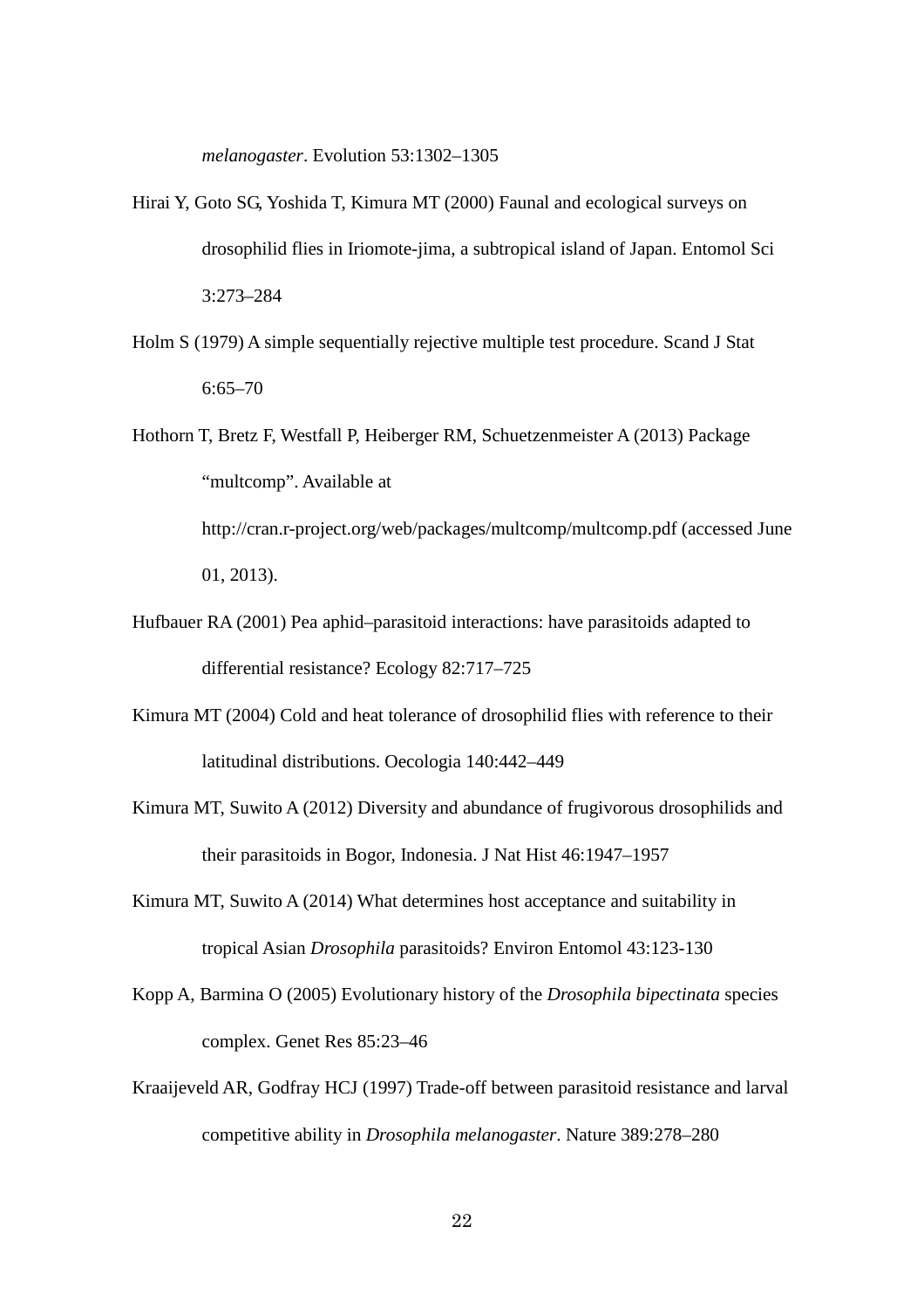- Kraaijeveld AR, Godfray HCJ (1999) Geographic patterns in the evolution of resistance and virulence in *Drosophila* and its parasitoids. Am Nat 153:S61–S74
- Kraaijeveld AR, Limentani EC, Godfray HCJ (2001) Basis of the trade-off between parasitoid resistance and larval competitive ability in *Drosophila melanogaster*. Proc Royal Soc Lond Biol Sci 268:259–261
- Kraaijeveld AR, van Alphen JJM (1994) Geographical variation in resistance of the parasitoid *Asobara tabida* against encapsulation by *Drosophila melanogaster* larvae: the mechanism explored. Physiol Entomol 19:9–14
- Kraaijeveld AR, van Alphen JJM (1995) Geographical variation in encapsulation ability of *Drosophila melanogaster* larvae and evidence for parasitoid-specific components. Evol Ecol 9:10–17
- Lemeunier F, Tsacas L, David J, Ashburner M (1986) The *melanogaster* species group. In: Thompson JR, Carson HL (eds). The Genetics and Biology of *Drosophila*, Vol. 3e, Academic Press, New York, pp.147–256
- Mitsui H, Kimura MT (2010) Distribution, abundance and host association of two parasitoid species attacking frugivorous drosophilid larvae in central Japan. Eur J Entomol 107:535–540
- Nordlander G (1980) Revision of the genus *Leptopilina* Förster, 1869, with notes on the status of some other genera (Hymenoptera, Cynipoidea: Eucoitidae). Entomol scand 11:428–453
- Novković B, Mitsui H, Suwito A, Kimura MT (2011) Taxonomy and phylogeny of *Leptopilina* species (Hymenoptera: Cynipoidea: Figitidae) attacking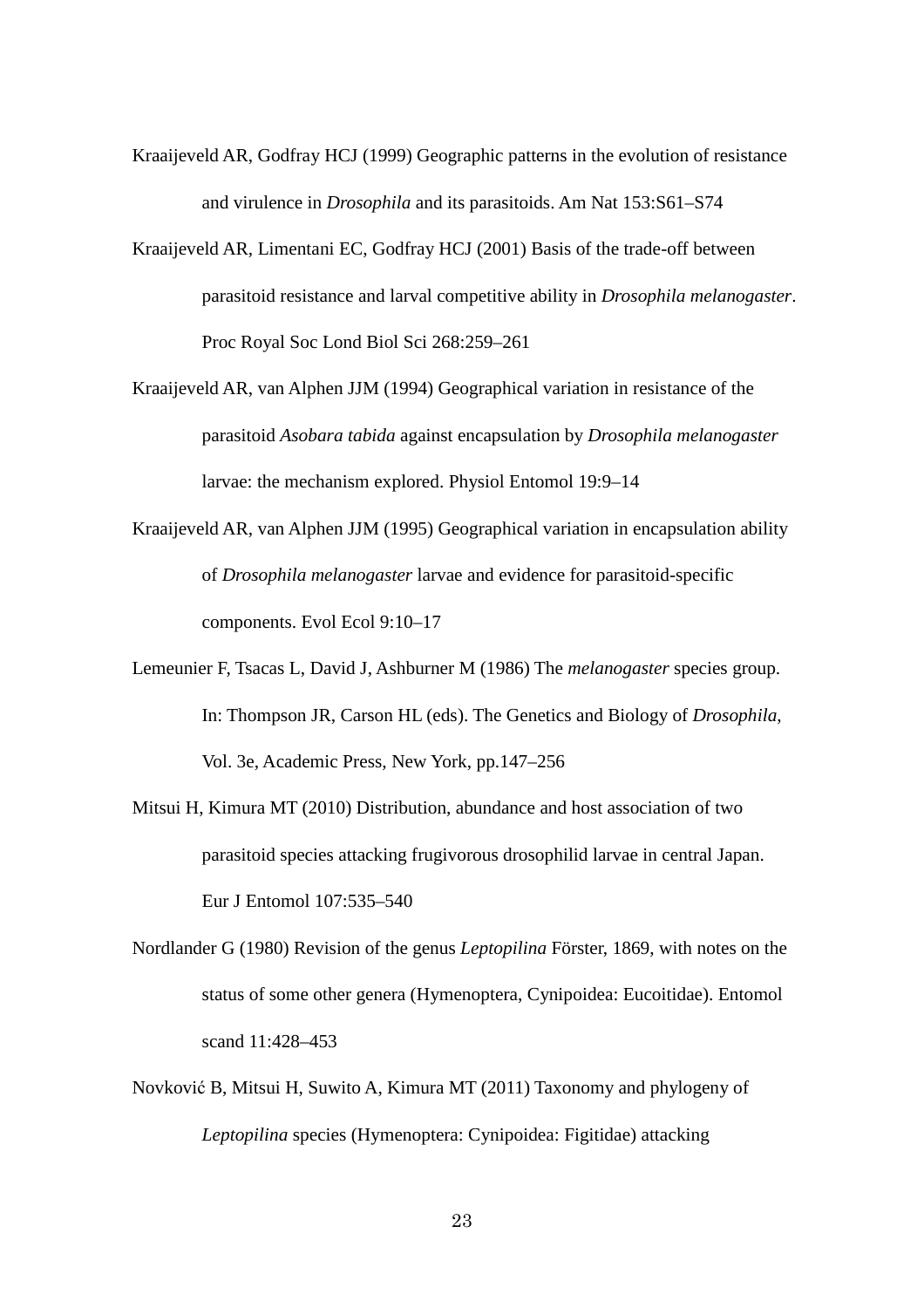frugivorous drosophilid flies in Japan, with description of three new species. Entomol Sci 14:333–346.

- Novković B, Oikawa A, Murata Y, Mitsui H, Kimura MT (2012) Abundance and host association of parasitoids attacking frugivorous drosophilids in Iriomote-jima, a subtropical island of Japan. Eur J Entomol 109:517–526
- R Development Core Team (2012) R: A language and environment for statistical computing. R Foundation for Statistical Computing, Vienna, Austria.
- Rolff J, Kraaijeveld AR (2003) Selection for parasitoid resistance alters mating success in *Drosophila*. Proc Royal Soc Lond Biol Sci 270 Suppl:S154–155.
- Sasaki A, Godfray HCJ (1999) A model for the coevolution of resistance and virulence in coupled host-parasitoid interactions. Proc R Soc B Biol Sci 266:455–463.
- Shelby KS, Webb BA (1999) Polydnavirus-mediated suppression of insect immunity. J Insect Physiol 45:507–514
- Strand MR, Pech LL (1995) Immunological basis for compatibility in parasitoid-host relationships. Annu Rev Entomol 40:31-56
- Therneau TM, Lumley T (2014) Package 'survival'. Available at http://cran.r-project.org/web/packages/survival/survival.pdf (accessed June 23, 2014).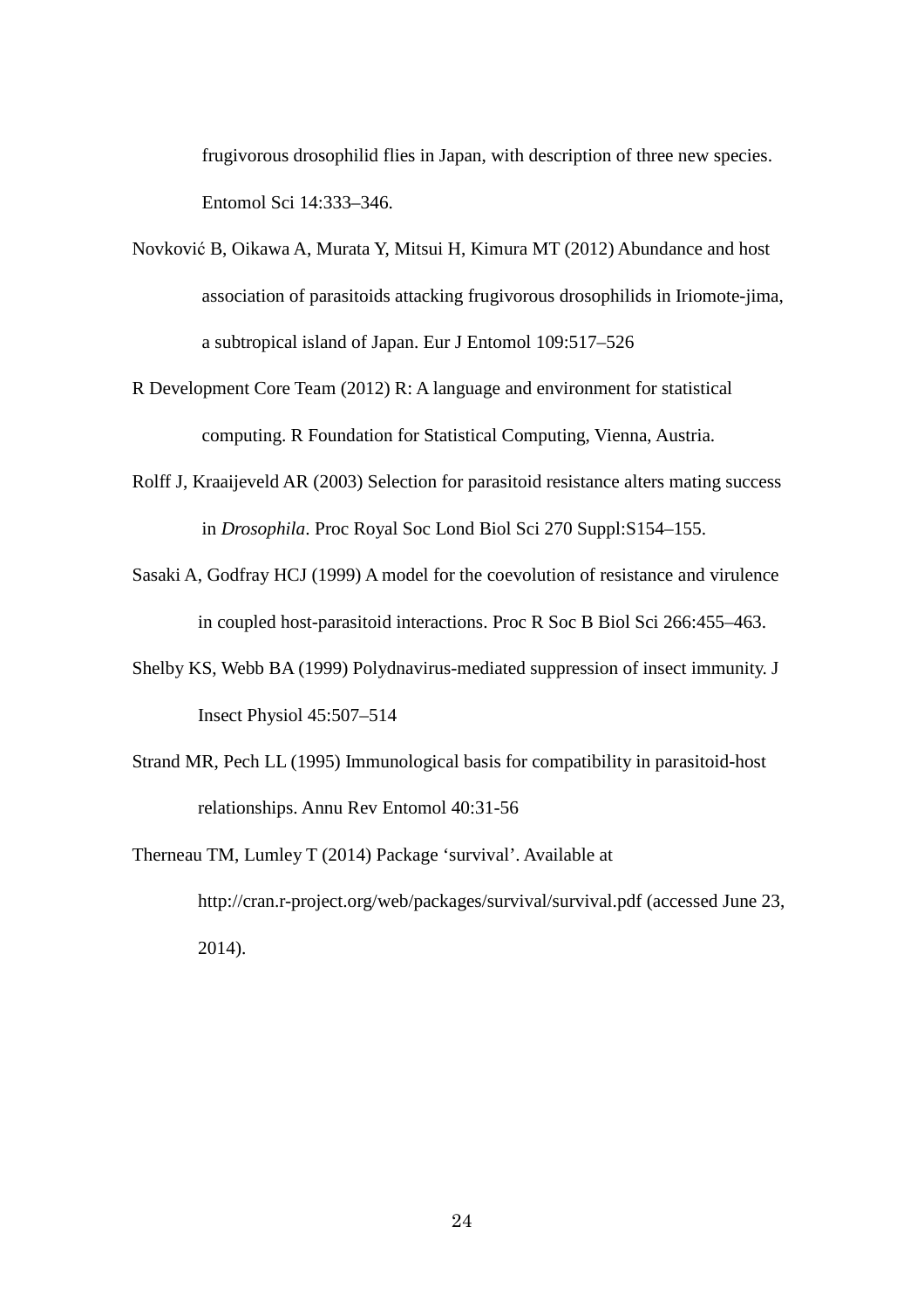- 1 **Table 1.** Mean ± SE (n) for life history and stress tolerance traits in three original populations and results of statistical analysis in three
- 2 original populations. Different letters indicate statistically significant difference (*P* < 0.05) in post hoc multiple comparison.

|                                                          |                    | منهما يسمى                        |                                    |                                  |                        |               |             |
|----------------------------------------------------------|--------------------|-----------------------------------|------------------------------------|----------------------------------|------------------------|---------------|-------------|
|                                                          |                    | D <sub>C</sub>                    | <b>LZ</b> LZ                       | <b>TD</b>                        |                        |               | D           |
| $E_{\alpha\alpha}$ to adult davalonment time $(h)$       | $E_{\alpha m}$ ala | $2200 + 112775$                   | $226.7 \pm 1.26$ (AO) <sub>0</sub> | $224.4 \pm 0.49.65$              | 612                    | $\mathcal{L}$ | - A AAA1    |
|                                                          | Male               | $7337 + 173(61)h$                 | $7380 + 131(37)$ c                 | $2287 + 0.80$ (54) <sub>9</sub>  | 31 <sub>1</sub>        | $\gamma$      | ـ A AAA1 ر  |
| $E_{00}$ -to-adult viability at 23 0 °C (%)              |                    | 84.8(125)h                        | 61.6(125)                          | 87.2(125)h                       | 278                    | $\gamma$      | - 0.0001    |
| Longarity (day)                                          | F <sub>amala</sub> | $26.4 \pm 1.28$ (00) <sub>0</sub> | $25.2 \pm 1.72$ (70) <sub>0</sub>  | $A \cap Q$ + 1.72 (111) <b>h</b> | 12.9                   | $\gamma$      | በ በበ167     |
|                                                          | Male               | $511 + 182(88)$                   | $624 + 256(63)h$                   | $52.2 + 1.49$ (8/1)              | 231                    | $\mathcal{L}$ | – ስ ሰሰሰ1    |
| $F$ amala facundity (No of aga)                          |                    | $202.6 \pm 10.52.021$             | $215.8 + 22.50(21)$                | $247.0 + 29.38.011$              | ∩ Q                    | $\gamma$      | በ 6702      |
| Thoray langth (um)                                       | Eamala             | $9992 + 152(20)$                  | $0.346 + 4.86(30)h$                | $002.5 + 4.17(20)$               | $AA$ $\Omega$          | $\mathcal{L}$ | – ስ ሰሰሰ1    |
|                                                          | Male               | $773.3 + 3.02.30$                 | $705A + A 46 (30)h$                | $776.3 + 4.42(30)$               | 150                    | $\mathcal{D}$ | ስ ሰሰሰሩ      |
| I arrial compatitiva ability (Indav)                     |                    | $0.17 + 0.060(10*)$               | $0.38 + 0.077(10*)$                | $0.07 + 0.022(10*)$              | 50                     | $\mathcal{L}$ | <b>0021</b> |
| $\Gamma$ aa-to-adult viahility at $16.0\,^{\circ}$ C (%) |                    | 0.0100a                           | $8.0(100)$ h                       | 22.0.4100) $\alpha$              | 330                    | $\mathcal{L}$ | ـ A AAA1 ر  |
| Eag to adult viability at $21.5\degree$ C (04)           |                    | 50(100)                           | 12 $0/100$                         | 7.0(100)                         | $A$ $A$                | $\mathcal{L}$ | 0.1112      |
| I are al enterival at $10.5\degree C$ (0.4)              |                    | $150(100)$ k                      | $2.0.100$ $a$                      | $150(100)$ k                     | 150                    | $\gamma$      | ስ ሰሰሰሩ      |
| I arval enroival at $25.5\degree$ C (%)                  |                    | $480(100)$ h                      | $27.0(100)$ a                      | $500(100)$ h                     | 13.8                   | $\gamma$      | A 0010      |
| A dult curvived at $7.5$ °C (04)                         | Eamala             | 909(52)                           | $220(12)$ a                        | 20.0(16)                         | 17Q                    | $\mathcal{L}$ | - A AAA1    |
|                                                          | $M$ ale            | $659(41)$ h                       | 167(12)                            | $27(37)$ a                       | 152                    | $\gamma$      | - 0.0001    |
| A dult curvived at $24.0\degree C$ (0.5)                 | Eamala             | 02911                             | 51 $2(11)$ a                       | 60A(40)                          | 22.8                   | $\gamma$      | ـ A AAA1 ر  |
|                                                          | $M = 1$            | 905(28)                           | $500(26)$ h                        | 22.7(44)                         | $\Lambda \cap \Lambda$ | $\mathcal{L}$ | – ስ ሰሰሰ1    |
| Curvival time under ctarvation (h)                       | Female             | $70.8 + 1.87$ (53)h               | $76A + 221(52)h$                   | $58.2 + 1.55$ (A0) <sub>2</sub>  | 157                    | $\mathcal{L}$ | - A AAA1    |
|                                                          | Mala               | $626 + 230(28)$                   | $581 + 106(50)$                    | $21.0 + 0.87$ (27) <sub>a</sub>  | 1160                   | $\mathcal{L}$ | - A AAA1    |
| Survival time under deciccation (h)                      | Female             | $A \Omega$ + 0.113 (43) h         | $3.60 + 0.118$ (16) <sub>a</sub>   | $5.04 + 0.129(12)$               | 173                    | $\mathcal{D}$ | – ስ ሰሰሰ1    |
|                                                          | ماد 14             | $3.60 + 0.140(42)$                | $3.44 + 0.152(42)$                 | $2.32 + 0.110(43)$               | $\Lambda$ $\Omega$     | $\sim$        | 0.123       |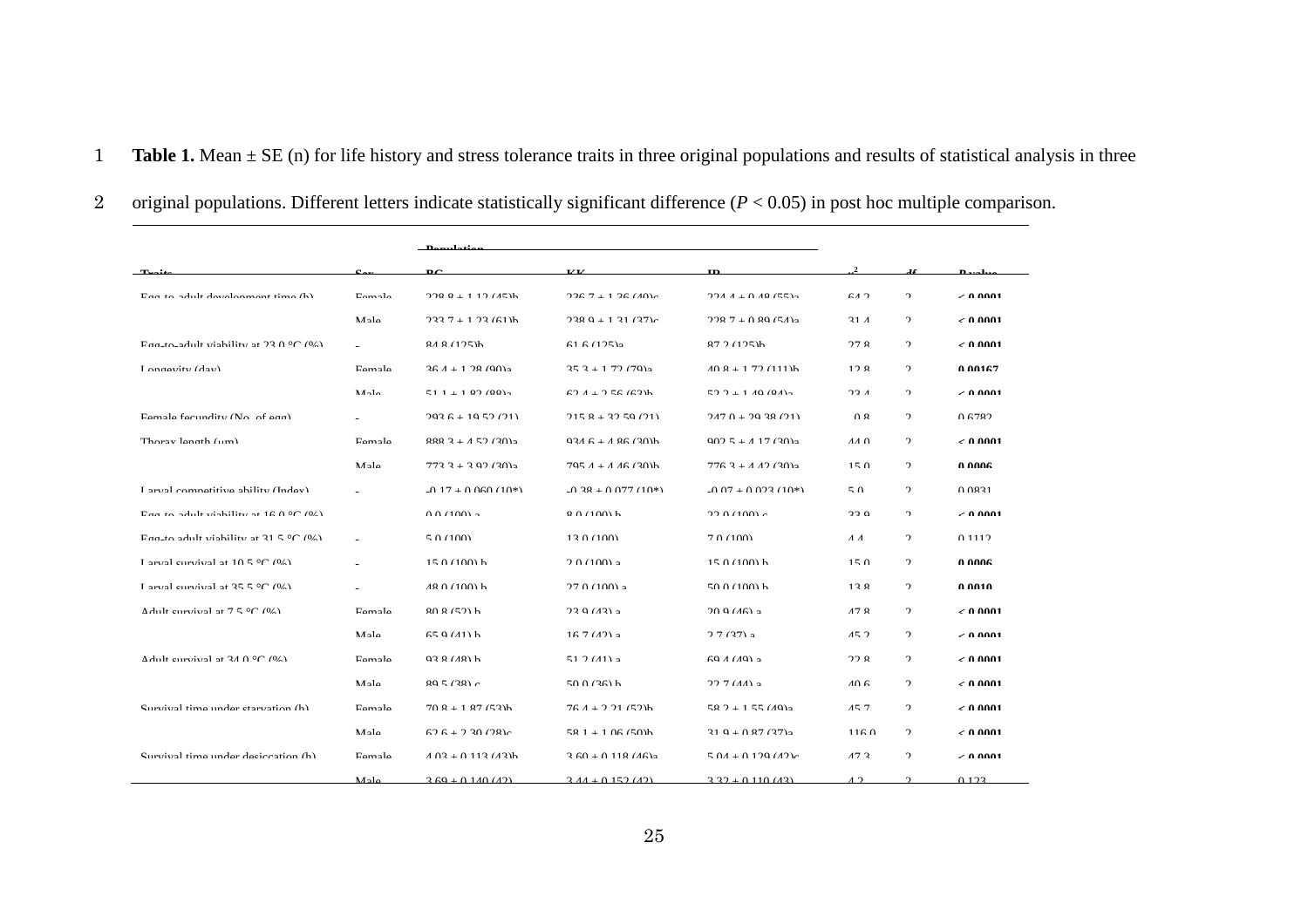\*Number of vials. See method of larval competitive ability.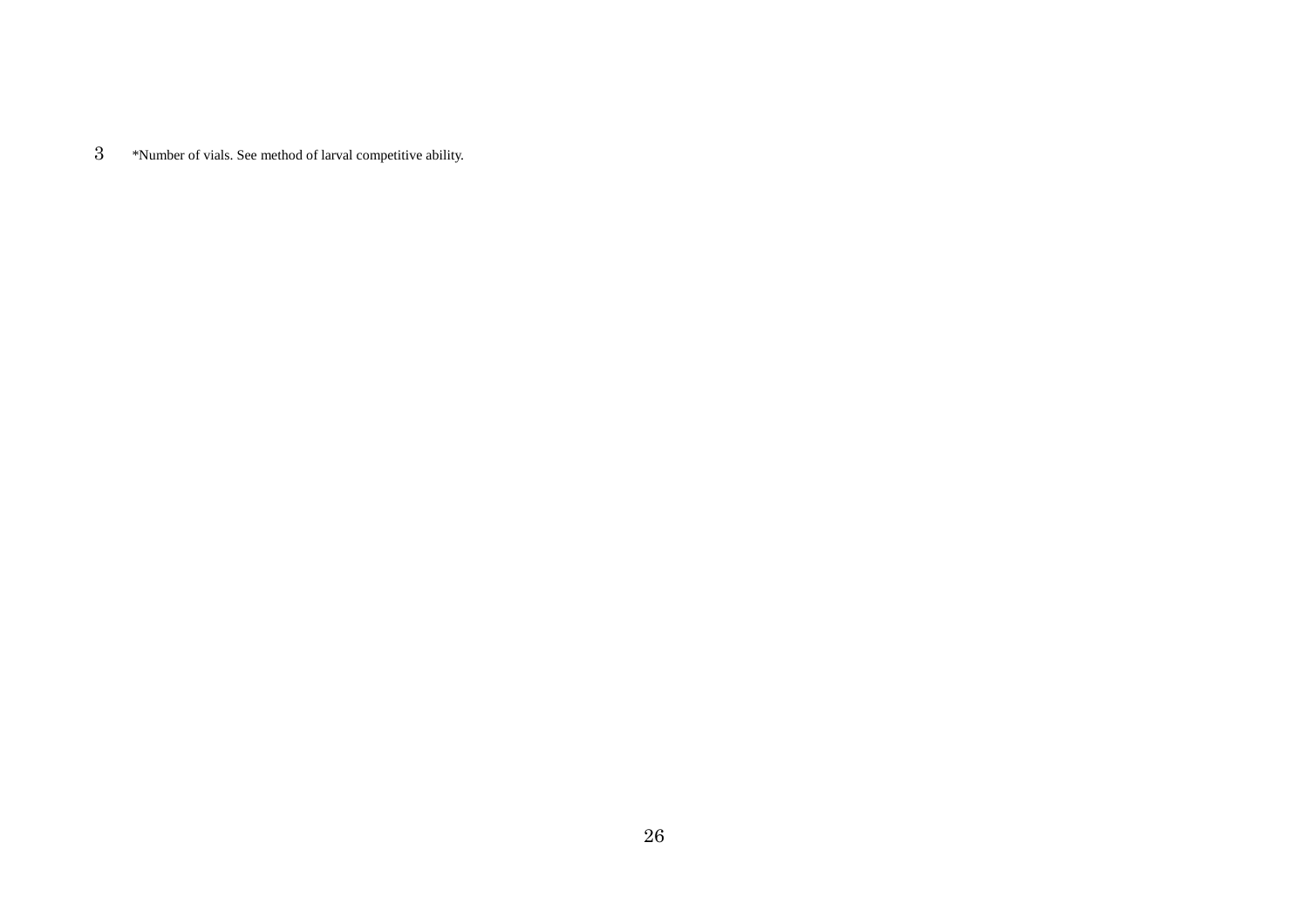- 4 **Table 2.** Mean ± SE (n) for life history and stress tolerance traits in selected and control populations and results of statistical analysis.
- 5 Different letters indicate statistically significant difference (*P* < 0.05) in post hoc multiple comparison.

| $T = 14$                                                 |                    | $^{\sim}$                | $\mathbf{C}$           | C1                            | $\mathbf{c}_2$        |                |                |                 |
|----------------------------------------------------------|--------------------|--------------------------|------------------------|-------------------------------|-----------------------|----------------|----------------|-----------------|
| $E_{\alpha\alpha}$ to adult davalonment time $(h)$       | $E_{\alpha m}$ ala | $222 - 0.94$ (50)        | $224.0 + 0.70.747$     | $224.0 \pm 0.927$ (40)        | $222.0 + 0.79$ (51)   | 50             | $\mathbf{r}$   | 0.1101          |
|                                                          | Mole               | $220.3 + 1.07(50)$       | $728A + 0.98(3A)$      | $230.1 + 1.09(20)$            | $230A + 122A$         | 1 Q            | $\mathbf{R}$   | 0.5011          |
| $\Gamma$ an-to-adult viability at 22 0 °C (%)            |                    | $800(125)$ a             | $64.8(125)$ he         | 55.2 $(125)$ e                | $72.8(125)$ ah        | 10 8           | $\mathbf{R}$   | ስ ስሰሰን          |
| $I$ ongarity $(du)$                                      | F <sub>amala</sub> | $510 + 202$ (107) a      | $45.7 + 2.10$ (00) ab  | $20.2 + 2.08$ (A6) ho         | $270 + 105(72)$       | 226            | $\mathbf{r}$   | - 0 0001        |
|                                                          | Mole               | $50.8 + 2.40(60)$ h      | $562 + 261(61)$ h      | $73.6 + 7.60(3.1)$ a          | $71.6 + 7.10.67$ a    | 20.2           | $\mathbf{R}$   | ስ ስስሰን          |
| Eamala facundity (No of ago)                             |                    | $3600 + 3230(21)$        | $2617 + 2126/21$       | $2261 + 2815(21)$             | $304A + 2350(21)$     | $\gamma$       | $\mathbf{r}$   | 0.5119          |
| $Thoray$ langth $(\mu m)$                                | Famala             | $0.24.2 + 5.36(30)$ h    | $0.371 + 2.81$ (20) ob | 0.41 $2 + 4.24$ (20) $\alpha$ | $037.1 + 4.50(20)$ ab | Q <sub>1</sub> | $\mathbf{r}$   | 0.0441          |
|                                                          | Mole               | $702.5 + 3.21$ (30)      | $7071 + 373(30)$       | $803.6 + 5.06.72$             | $703.8 + 4.75(30)$    | $\Lambda$ 1    | $\mathbf{R}$   | 0.2517          |
| I arrial compatitiva ability (Indav)                     |                    | $0.24 + 0.072(10*)$      | $0.22 + 0.021(10*)$    | $0.35 + 0.060(10*)$           | $0.17 + 0.056(10*)$   | 1 <sub>2</sub> | $\mathbf{r}$   | 0.7220          |
| $\Gamma$ an-to-adult viability at $16.0\,^{\circ}$ C (%) |                    | 18 0 (100)               | 20.0(100)              | $1A \cap (100)$               | 17.0(100)             | 1 <sup>2</sup> | $\mathbf{R}$   | 0.7212          |
| Egg to adult viability at $21.5\degree$ C (0.)           |                    | $0.0100$ ab              | 22.0(100)              | $120(100)$ h                  | $26.0(100)$ ab        | 122            | $\mathbf{r}$   | ስ ስስ <i>ለ</i> ን |
| Lorval curvival at $10.5\degree C$ (0.)                  |                    | 20.01100                 | 220(100)               | 10.0 (100)                    | 15.0(100)             | 17             | $\mathbf{r}$   | 0.6303          |
| I arval curvival at $25.5\degree$ C (%)                  |                    | $61.0(100)$ h            | $67.0(100)$ a          | $34.0(100)$ a                 | $56.0(100)$ a         | 253            | $\mathbf{R}$   | - A AAA1        |
| A dult curvival at $7.5$ °C (0.4)                        | Eamala             | 26A(AA)                  | 5A 5(AA)               | 250(20)                       | 520(20)               | 55             | $\mathbf{r}$   | 0.1380          |
|                                                          | Male               | 67(15)                   | 10.5(28)               | 0.0(36)                       | 83(36)                | 50             | $\mathbf{R}$   | 0.1172          |
| A dult curvived of $24.0\,^{\circ}$ C $(0\%)$            | Eamala             | $767(12)$ a              | $667(11)$ ah           | 220(25)                       | $462(41)$ ho          | 27A            | $\mathbf{r}$   | - A AAA1        |
|                                                          | Mala               | $A \cap A \cap A \cap A$ | $286(44)$ ab           | $127(28)$ h                   | $20.5 (AA)$ ab        | $\Omega$       | $\overline{a}$ | ስ ሰንፉን          |
| Curvival time under starvation (h)                       | Female             | $57.0 + 1.40 (80)$       | $62.4 + 1.33$ $(84)$   | $57.8 + 1.17$ (76)h           | $606 + 131(67)$ gh    | 7 Q            | $\mathbf{R}$   | ሰ ሰ <i>ለ</i> የን |
|                                                          | Mala               | $26.2 + 0.77(02)$ h      | $27A + 0.02(21)$ h     | $10.9 + 0.01$ (100) a         | $41.3 + 0.77$ (106) a | 242            | $\mathbf{r}$   | $\geq 0.0001$   |
| Curvival time under deciccation (h)                      | Female             | $5.38 + 0.122$ (AO) a    | $5.33 + 0.106(30)$ ah  | $A$ 87 + 0.123 (45) h         | $555 + 0187$ (AA) a   | $1A$ Q         | $\mathbf{R}$   | A AA190         |
|                                                          | Mala               | $2,50 + 0,137(13)$       | $2.57 + 0.110(41)$     | $3.61 + 0.116(43)$            | $2.00 + 0.140(20)$    | 5Q             |                | 0.124           |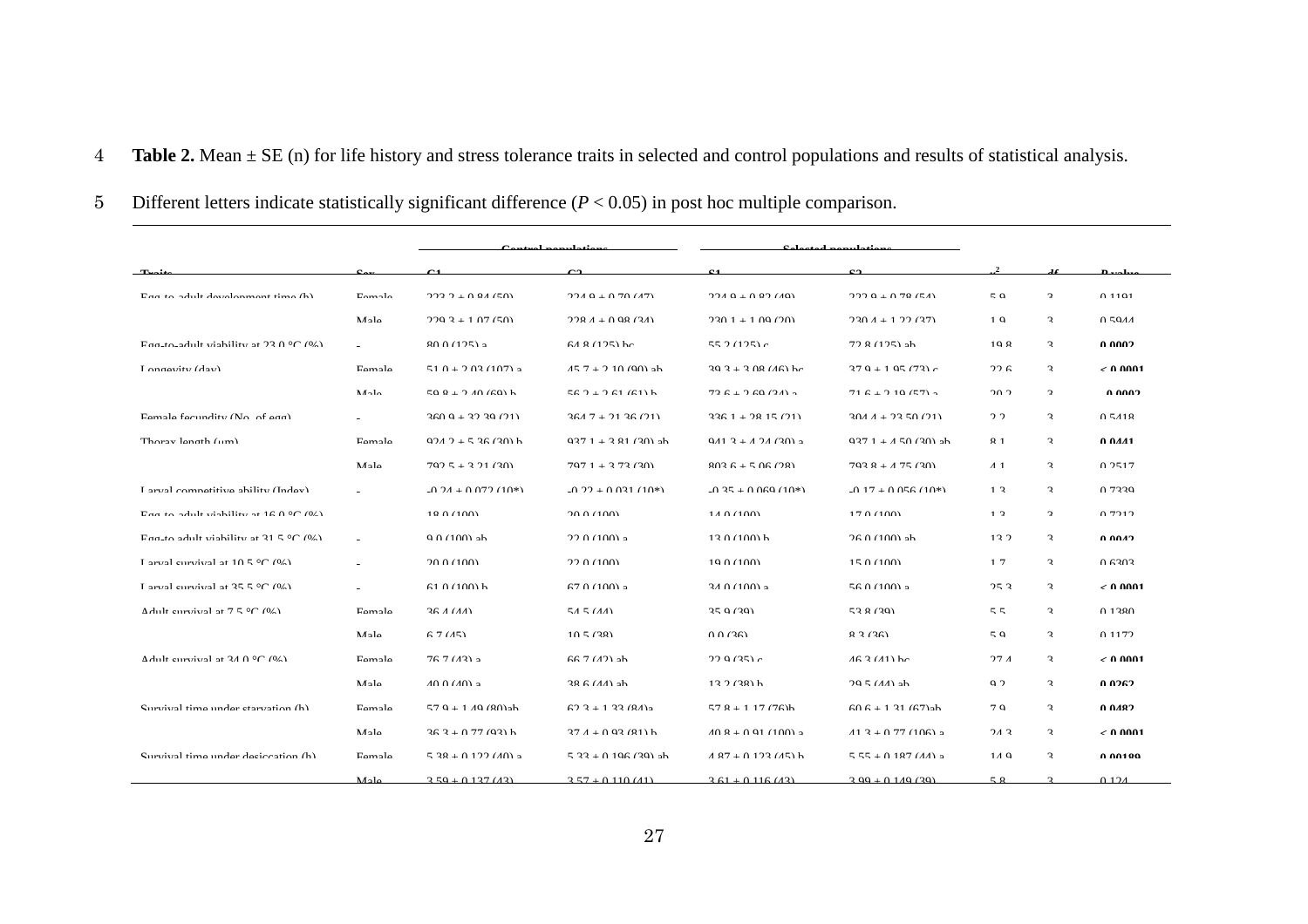\*Number of vials. See method of larval competitive ability.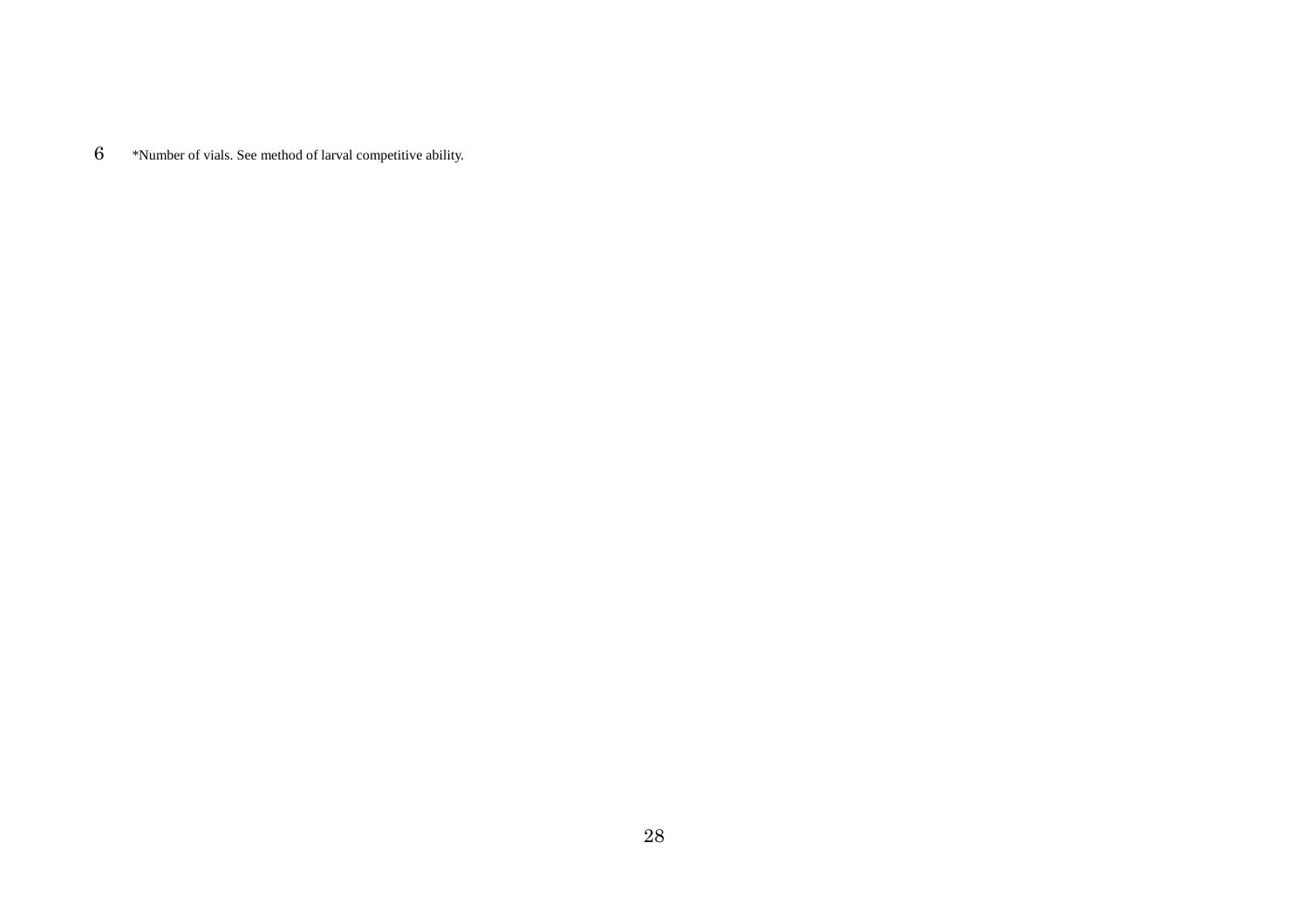- 7 **Table 3.** Results of parasitism by *L. victoriae* BG, *L. ryukyuensis* IR and *A. pleuralis*
- 8 KK in the original (BG, KK and IR) populations and the selected (S1 and S2) and

|                | $\perp$ victorias RG |          |             |          | $I$ roubvacis IR |                 |                         | $\Delta$ ployed $\kappa$ |    |  |
|----------------|----------------------|----------|-------------|----------|------------------|-----------------|-------------------------|--------------------------|----|--|
| Population     | F.                   | W.       | D.          | F.       | W                | D               | F.                      | W.                       |    |  |
| RG             | $\Delta$ 1           | $\Omega$ | $\mathbf Q$ | 30       | $\Omega$         | 20              | 17                      | 11                       | 22 |  |
| KK             | 39                   | $\Omega$ | 11          | 38       | $\Omega$         | 12 <sub>1</sub> | $\overline{\mathbf{z}}$ | 31                       | 14 |  |
| <b>IR</b>      | 35                   | $\Omega$ | 15          | 38       | $\Omega$         | 12              | 1                       | 33                       | 16 |  |
| C <sub>1</sub> | 45                   | $\Omega$ | 15          | 30       | $\Omega$         | 20              | $\mathcal{R}$           | 34                       | 13 |  |
| C <sub>2</sub> | 39                   | 1        | 10          | 41       | $\Omega$         | 9               | 1                       | 31                       | 18 |  |
| $\mathbf{S}$ 1 | 37                   | $\Omega$ | 13          | 39       | $\Omega$         | 11              | 1                       | 39                       | 10 |  |
| $\mathbf{S}$   | 15                   |          |             | $\Delta$ |                  |                 |                         | 29                       |    |  |

9 control populations (C1 and C2) of *D. bipectinata*.

10 F: number of flies that emerged, W: number of wasps that emerged, D: number of host

11 larvae from which neither fly nor wasp emerged. No significant difference was

12 observed in resistance against the three parasitoid strains at least among the selected and

13 control lines (LRT, *P*<0.05).